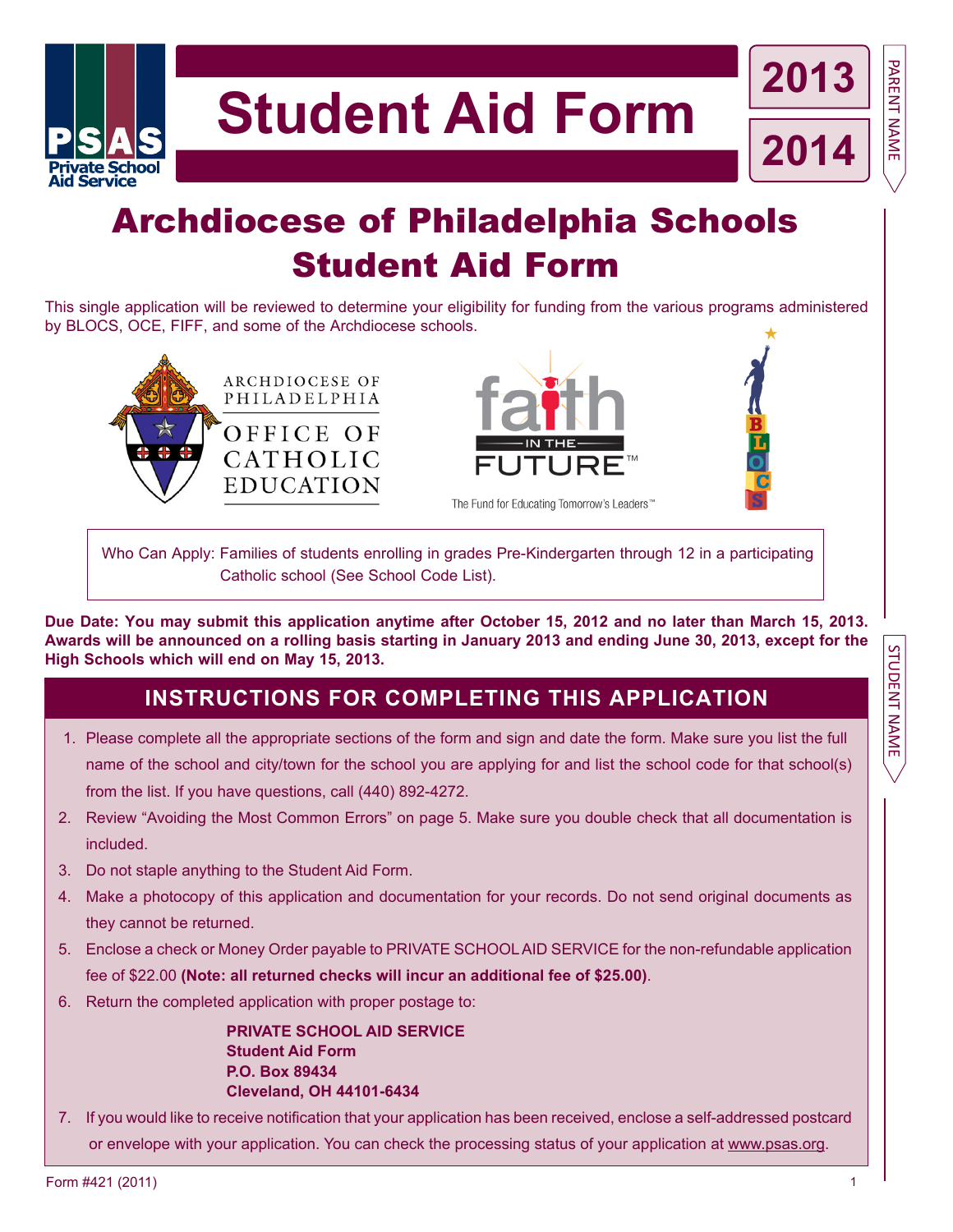| Form #421 (2011)                                                                               |                                 | <b>Save Form</b>                 |                                                                                           |                                                                                                                                                         |              |                          | <b>Print Form Clear Form</b>                  |        |                                                                                                                                                                                               |                           |
|------------------------------------------------------------------------------------------------|---------------------------------|----------------------------------|-------------------------------------------------------------------------------------------|---------------------------------------------------------------------------------------------------------------------------------------------------------|--------------|--------------------------|-----------------------------------------------|--------|-----------------------------------------------------------------------------------------------------------------------------------------------------------------------------------------------|---------------------------|
|                                                                                                |                                 |                                  |                                                                                           | <b>STUDENT AID FORM</b>                                                                                                                                 | $\bullet$    |                          | 2013-2014                                     |        |                                                                                                                                                                                               |                           |
|                                                                                                |                                 |                                  |                                                                                           | • IMPORTANT: Print clearly and neatly with a blue or black ball point pen .<br>PARENT, GUARDIAN, OR OTHER ADULT RESPONSIBLE FOR TUITION                 |              |                          |                                               |        | REQUIRED FIELDS IN PINK                                                                                                                                                                       |                           |
|                                                                                                |                                 |                                  |                                                                                           | Relationship to Student: $\bigcirc$ Father $\bigcirc$ Mother $\bigcirc$ Step-Father $\bigcirc$ Step-Mother $\bigcirc$ Other Adult                       |              |                          |                                               |        |                                                                                                                                                                                               |                           |
| Last Name:                                                                                     |                                 |                                  |                                                                                           | <b>First Name:</b>                                                                                                                                      |              |                          |                                               |        | Middle Name:                                                                                                                                                                                  |                           |
|                                                                                                |                                 |                                  |                                                                                           |                                                                                                                                                         |              |                          |                                               |        |                                                                                                                                                                                               |                           |
| <b>Social Security Number:</b>                                                                 |                                 |                                  | Age:                                                                                      | Home Phone:                                                                                                                                             |              |                          |                                               |        |                                                                                                                                                                                               |                           |
| <b>Mailing Address:</b>                                                                        |                                 |                                  |                                                                                           |                                                                                                                                                         |              | <b>Apartment Number:</b> |                                               |        | <b>COUNTY OF RESIDENCE:</b>                                                                                                                                                                   |                           |
|                                                                                                |                                 |                                  |                                                                                           |                                                                                                                                                         |              |                          |                                               |        |                                                                                                                                                                                               |                           |
| <b>Public School District of Residence:</b>                                                    |                                 | City:                            |                                                                                           |                                                                                                                                                         |              |                          |                                               | State: | Zip Code:                                                                                                                                                                                     |                           |
| <b>Work Phone:</b>                                                                             |                                 |                                  |                                                                                           | <b>E-Mail Address:</b>                                                                                                                                  |              |                          |                                               |        |                                                                                                                                                                                               |                           |
|                                                                                                |                                 |                                  |                                                                                           |                                                                                                                                                         |              |                          |                                               |        |                                                                                                                                                                                               |                           |
| Occupation:                                                                                    |                                 |                                  | Parish Code*:                                                                             |                                                                                                                                                         |              |                          |                                               |        | Are you an alumnus of Philadelphia Catholic Schools? $\bigcirc$ Yes $\bigcirc$ No                                                                                                             |                           |
| May PSAS contact you at work if there                                                          |                                 |                                  |                                                                                           |                                                                                                                                                         |              |                          | If so, please list school name(s):            |        |                                                                                                                                                                                               |                           |
| are any questions? $\bigcirc$ Yes $\bigcirc$ No<br>*Please refer to attached Parish Code list. |                                 |                                  | ○ If you are self-employed, please check<br>and refer to Section I of this form.          |                                                                                                                                                         |              |                          |                                               |        |                                                                                                                                                                                               |                           |
|                                                                                                |                                 |                                  |                                                                                           | PARENT, GUARDIAN, OR OTHER ADULT RESIDING WITH A ABOVE                                                                                                  |              |                          |                                               |        |                                                                                                                                                                                               |                           |
| B                                                                                              |                                 |                                  |                                                                                           |                                                                                                                                                         |              |                          |                                               |        |                                                                                                                                                                                               |                           |
| Last Name:                                                                                     |                                 |                                  |                                                                                           | Relationship to Student: $\bigcirc$ Father $\bigcirc$ Mother $\bigcirc$ Step-Father $\bigcirc$ Step-Mother $\bigcirc$ Other Adult<br><b>First Name:</b> |              |                          |                                               |        | <b>Middle Name:</b>                                                                                                                                                                           |                           |
|                                                                                                |                                 |                                  |                                                                                           |                                                                                                                                                         |              |                          |                                               |        |                                                                                                                                                                                               |                           |
| <b>Social Security Number:</b>                                                                 |                                 |                                  | Age:                                                                                      | Home Phone:                                                                                                                                             |              |                          |                                               |        |                                                                                                                                                                                               |                           |
| <b>Mailing Address:</b>                                                                        |                                 |                                  |                                                                                           |                                                                                                                                                         |              | <b>Apartment Number:</b> |                                               |        | <b>COUNTY OF RESIDENCE:</b>                                                                                                                                                                   |                           |
|                                                                                                |                                 |                                  |                                                                                           |                                                                                                                                                         |              |                          |                                               |        |                                                                                                                                                                                               |                           |
| <b>Public School District of Residence:</b>                                                    |                                 | City:                            |                                                                                           |                                                                                                                                                         |              |                          |                                               | State: | Zip Code:                                                                                                                                                                                     |                           |
| <b>Work Phone:</b>                                                                             |                                 |                                  |                                                                                           | E-Mail Address:                                                                                                                                         |              |                          |                                               |        |                                                                                                                                                                                               |                           |
|                                                                                                |                                 |                                  |                                                                                           |                                                                                                                                                         |              |                          |                                               |        |                                                                                                                                                                                               |                           |
| Occupation:                                                                                    |                                 |                                  | <b>Parish Code*:</b>                                                                      |                                                                                                                                                         |              |                          |                                               |        | Are you an alumnus of Philadelphia Catholic Schools? $\bigcirc$ Yes $\bigcirc$ No                                                                                                             |                           |
|                                                                                                |                                 |                                  |                                                                                           |                                                                                                                                                         |              |                          | If so, please list school name(s):            |        |                                                                                                                                                                                               |                           |
| May PSAS contact you at work if there<br>are any questions? $\bigcirc$ Yes $\bigcirc$ No       |                                 |                                  | $\bigcirc$ If you are self-employed, please check<br>and refer to Section I of this form. |                                                                                                                                                         |              |                          |                                               |        |                                                                                                                                                                                               |                           |
| *Please refer to attached Parish Code list.                                                    |                                 |                                  |                                                                                           |                                                                                                                                                         |              |                          |                                               |        |                                                                                                                                                                                               |                           |
|                                                                                                | DEPENDENTS (DO NOT LEAVE BLANK) |                                  |                                                                                           | school, secondary school, or college in the fall of 2013?                                                                                               |              |                          |                                               |        | Number of dependent children who will attend a tuition charging school: daycare, Pre-K, elementary                                                                                            |                           |
|                                                                                                |                                 |                                  |                                                                                           |                                                                                                                                                         |              |                          |                                               |        | Please list all dependent children in order of oldest to youngest, including college students. Indicate each dependent's relation to Parent/Guardian A: child, foster child, grandchild, etc. |                           |
| Applying for<br>Aid?                                                                           | <b>Dependent Last Name:</b>     |                                  |                                                                                           | Dependent First Name:                                                                                                                                   | M.I.<br>Age: | Gender:                  | <b>Relation to</b><br>Parent/Guardian A:      |        | Name of school student plans to attend in<br>2013-2014:                                                                                                                                       |                           |
| <b>O</b> Yes ONO                                                                               |                                 |                                  |                                                                                           |                                                                                                                                                         |              | <b>OMOF</b>              |                                               |        |                                                                                                                                                                                               |                           |
| School City/State:                                                                             |                                 | <b>Grade in Fall</b><br>of 2013: | If student received funding in<br>prior year, please list amount:                         | Are you applying for<br>OSTC funding?                                                                                                                   |              | would be assigned to:    | List the name of the public school your child |        | School Code (List codes for all<br>schools being considered):                                                                                                                                 | <b>Office Use</b><br>Only |
|                                                                                                |                                 | \$                               |                                                                                           | <b>O</b> Yes ONO                                                                                                                                        |              |                          |                                               |        |                                                                                                                                                                                               |                           |
|                                                                                                |                                 |                                  |                                                                                           |                                                                                                                                                         |              |                          |                                               |        |                                                                                                                                                                                               |                           |
| Applying for                                                                                   | Dependent Last Name:            |                                  |                                                                                           | Dependent First Name:                                                                                                                                   | M.I.<br>Age: | Gender:                  | <b>Relation to</b><br>Parent/Guardian A:      |        | Name of school student plans to attend in<br>2013-2014:                                                                                                                                       |                           |
|                                                                                                |                                 |                                  |                                                                                           |                                                                                                                                                         |              | O™OF                     |                                               |        |                                                                                                                                                                                               |                           |
| Aid?                                                                                           |                                 |                                  |                                                                                           |                                                                                                                                                         |              |                          |                                               |        |                                                                                                                                                                                               |                           |
| <b>O</b> Yes ONO                                                                               |                                 | Grade in Fall                    | If student received funding in                                                            |                                                                                                                                                         |              |                          | List the name of the public school your child |        | School Code (List codes for all                                                                                                                                                               |                           |
| School City/State:                                                                             |                                 | of 2013:<br>\$                   | prior year, please list amount:                                                           | Are you applying for<br>OSTC funding?<br><b>O</b> Yes ONO                                                                                               |              | would be assigned to:    |                                               |        | schools being considered):                                                                                                                                                                    | Office Use<br>Only        |

٦

Form #421 (2011)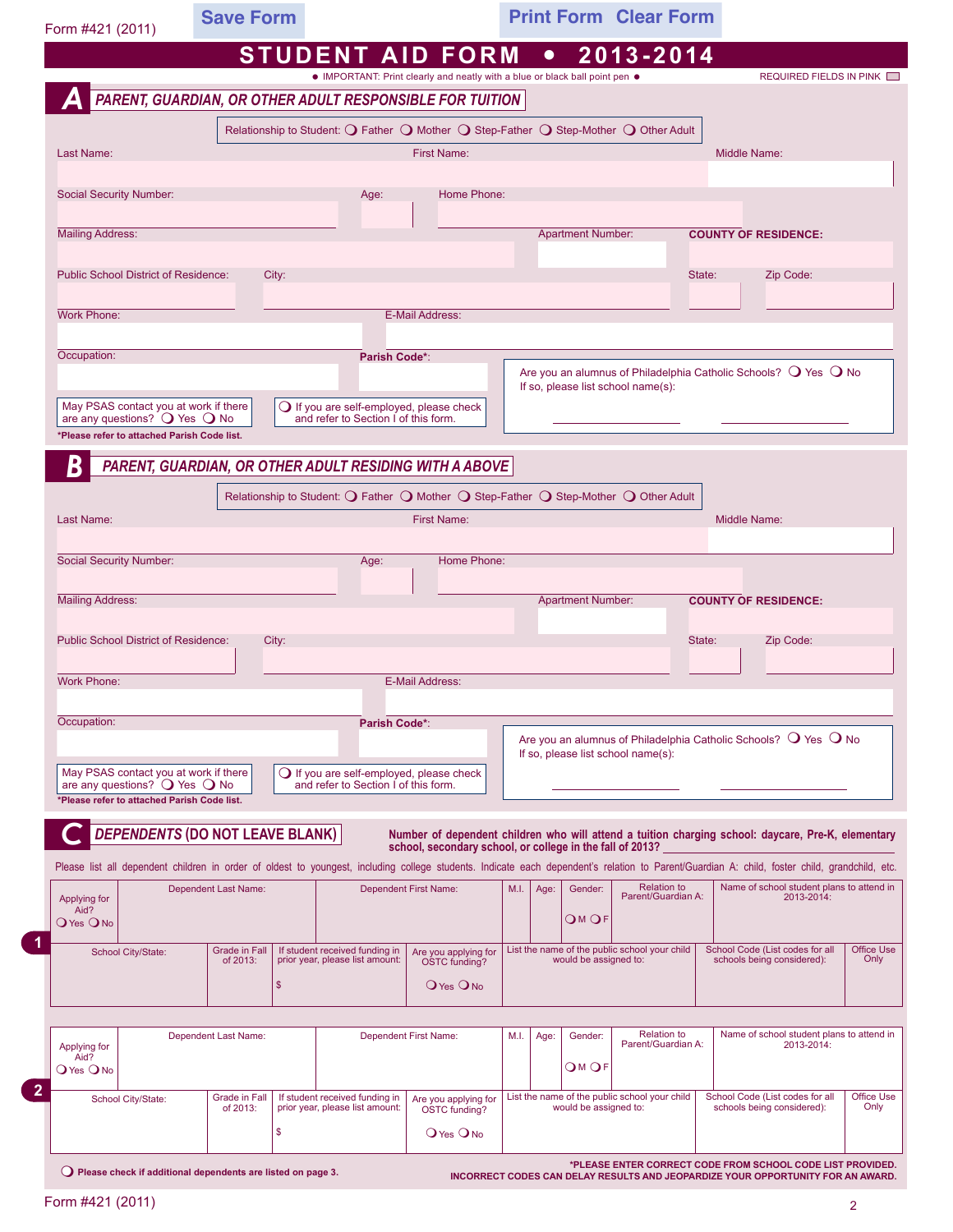|                                          |                    | <b>ADDITIONAL DEPENDENTS</b>     |                         |                                                                   |                                                           |      |      |                       |                                               |                                                               |                           |
|------------------------------------------|--------------------|----------------------------------|-------------------------|-------------------------------------------------------------------|-----------------------------------------------------------|------|------|-----------------------|-----------------------------------------------|---------------------------------------------------------------|---------------------------|
| Applying for<br>Aid?<br><b>O</b> Yes ONO |                    | Dependent Last Name:             |                         |                                                                   | Dependent First Name:                                     | M.I. | Age: | Gender:<br>OMOF       | <b>Relation to</b><br>Parent/Guardian A:      | Name of school student plans to attend in<br>2013-2014:       |                           |
|                                          | School City/State: | <b>Grade in Fall</b><br>of 2013: | \$                      | If student received funding in<br>prior year, please list amount: | Are you applying for<br>OSTC funding?<br><b>O</b> Yes ONO |      |      | would be assigned to: | List the name of the public school your child | School Code (List codes for all<br>schools being considered): | Office Use<br>Only        |
| Applying for<br>Aid?<br><b>O</b> Yes ONO |                    | Dependent Last Name:             |                         |                                                                   | <b>Dependent First Name:</b>                              | M.I. | Age: | Gender:<br>OMOF       | <b>Relation to</b><br>Parent/Guardian A:      | Name of school student plans to attend in<br>2013-2014:       |                           |
|                                          | School City/State: | <b>Grade in Fall</b><br>of 2013: | \$                      | If student received funding in<br>prior year, please list amount: | Are you applying for<br>OSTC funding?<br>OYes ONO         |      |      | would be assigned to: | List the name of the public school your child | School Code (List codes for all<br>schools being considered): | Office Use<br>Only        |
|                                          |                    |                                  |                         |                                                                   |                                                           |      |      |                       |                                               |                                                               |                           |
| Applying for<br>Aid?<br>O Yes O No       |                    | Dependent Last Name:             |                         |                                                                   | <b>Dependent First Name:</b>                              | M.I. | Age: | Gender:<br>OMOF       | <b>Relation to</b><br>Parent/Guardian A:      | Name of school student plans to attend in<br>2013-2014:       |                           |
|                                          | School City/State: | <b>Grade in Fall</b><br>of 2013: |                         | If student received funding in<br>prior year, please list amount: | Are you applying for<br>OSTC funding?                     |      |      | would be assigned to: | List the name of the public school your child | School Code (List codes for all<br>schools being considered): | Office Use<br>Only        |
|                                          |                    |                                  | $\mathsf{\$}$           |                                                                   | <b>O</b> Yes <b>O</b> No                                  |      |      |                       |                                               |                                                               |                           |
|                                          |                    |                                  |                         |                                                                   |                                                           |      |      |                       |                                               |                                                               |                           |
| Applying for<br>Aid?<br>O Yes O No       |                    | Dependent Last Name:             |                         |                                                                   | Dependent First Name:                                     | M.I. | Age: | Gender:<br>OMOF       | <b>Relation to</b><br>Parent/Guardian A:      | Name of school student plans to attend in<br>2013-2014:       |                           |
|                                          | School City/State: | <b>Grade in Fall</b><br>of 2013: | $\sqrt[6]{\frac{1}{2}}$ | If student received funding in<br>prior year, please list amount: | Are you applying for<br>OSTC funding?<br>O Yes O No       |      |      | would be assigned to: | List the name of the public school your child | School Code (List codes for all<br>schools being considered): |                           |
|                                          |                    |                                  |                         |                                                                   |                                                           |      |      |                       |                                               |                                                               | <b>Office Use</b><br>Only |
| Applying for<br>Aid?<br><b>O</b> Yes ONO |                    | Dependent Last Name:             |                         |                                                                   | <b>Dependent First Name:</b>                              | M.I. | Age: | Gender:<br>OMOF       | <b>Relation to</b><br>Parent/Guardian A:      | Name of school student plans to attend in<br>2013-2014:       |                           |
|                                          | School City/State: | <b>Grade in Fall</b><br>of 2013: | \$                      | If student received funding in<br>prior year, please list amount: | Are you applying for<br>OSTC funding?<br><b>O</b> Yes ONO |      |      | would be assigned to: | List the name of the public school your child | School Code (List codes for all<br>schools being considered): |                           |
|                                          |                    |                                  |                         |                                                                   |                                                           |      |      |                       |                                               |                                                               |                           |
| Applying for<br>Aid?<br><b>O</b> Yes ONO |                    | Dependent Last Name:             |                         |                                                                   | <b>Dependent First Name:</b>                              | M.I. | Age: | Gender:<br>OMOF       | <b>Relation to</b><br>Parent/Guardian A:      | Name of school student plans to attend in<br>2013-2014:       | Office Use<br>Only        |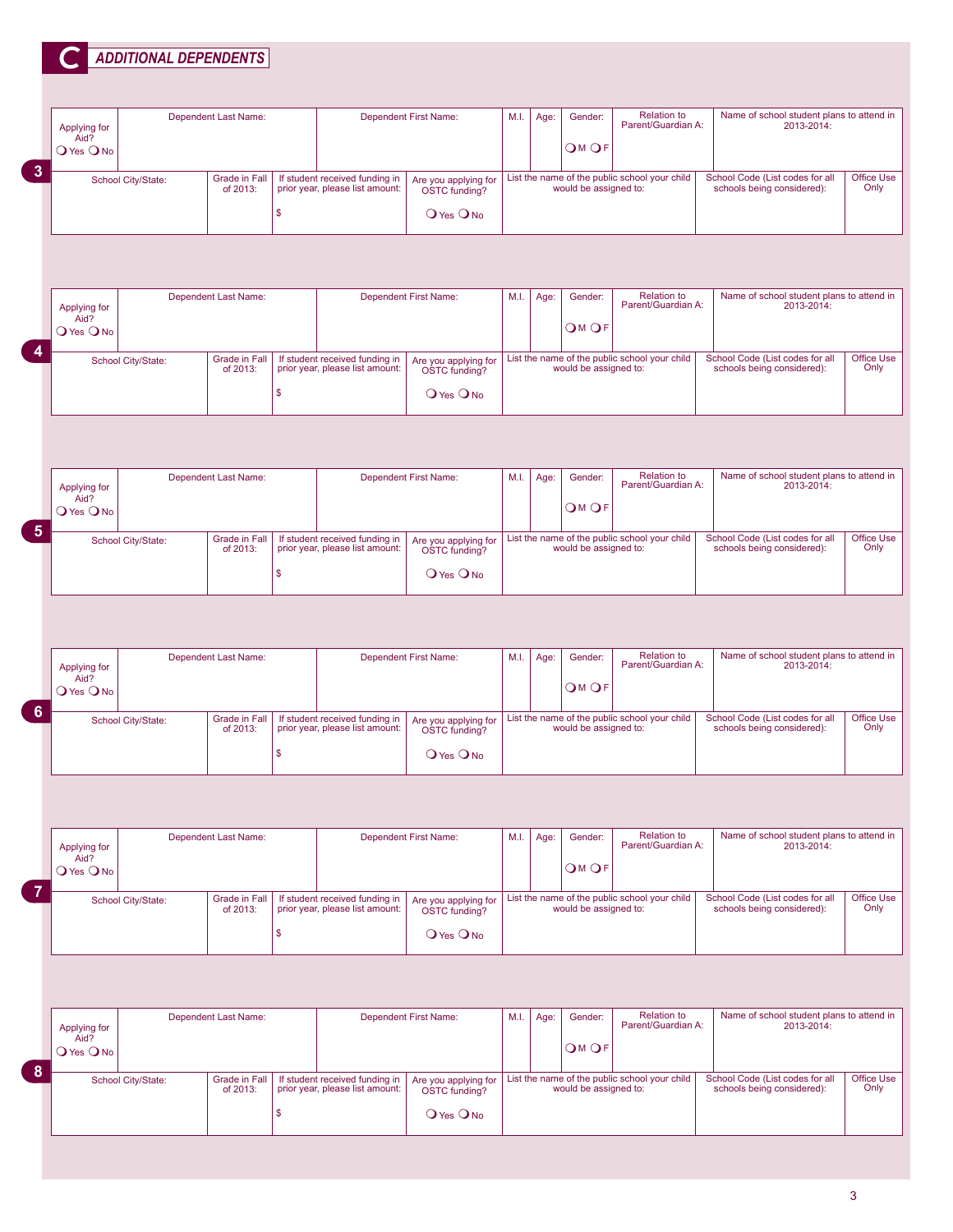| <b>HOUSEHOLD INFORMATION</b><br>1. Number of individuals who will reside in household during the<br>2013-2014 school year:<br><b>Parents/Guardians</b><br>Children<br>If Other, please explain<br>1. Date of separation (Month/Year)<br>2. Date of divorce (Month/Year)<br>3. Who claimed student as tax dependent in 2011?                                                                                                                                                                                                                                                                                                         | $\mathbf 0$ b. Married<br>Other<br>O c. Widowed<br>SINGLE, DIVORCED, REMARRIED, OR SEPARATED PARENTS (To be completed by the Parent/Guardian listed in Section A)<br>$\Box$ Father %<br>Mother __________%<br>$\Box$ Other                                                                                                                                                    | 2. Current marital status/housing arrangement of Parent/Guardian A:<br>$\mathbf O$ a. Single, never Married* $\mathbf O$ d. Divorced*<br>O g. Residing w/Significant Other<br>O e. Remarried* O h. Other:<br>O f. Separated*<br>*If Single, Divorced, Remarried, or Separated, please complete Section E.<br>4. Who is responsible for the tuition for the dependent(s) listed in Section C?<br>$\frac{1}{2}$<br>Name<br>*If tuition is shared, each responsible party must complete a Student Aid Form (SAF). |
|-------------------------------------------------------------------------------------------------------------------------------------------------------------------------------------------------------------------------------------------------------------------------------------------------------------------------------------------------------------------------------------------------------------------------------------------------------------------------------------------------------------------------------------------------------------------------------------------------------------------------------------|-------------------------------------------------------------------------------------------------------------------------------------------------------------------------------------------------------------------------------------------------------------------------------------------------------------------------------------------------------------------------------|----------------------------------------------------------------------------------------------------------------------------------------------------------------------------------------------------------------------------------------------------------------------------------------------------------------------------------------------------------------------------------------------------------------------------------------------------------------------------------------------------------------|
| <b>INCOME INFORMATION</b>                                                                                                                                                                                                                                                                                                                                                                                                                                                                                                                                                                                                           |                                                                                                                                                                                                                                                                                                                                                                               | The 2011 federal tax return for student's household was:<br>$\bigcirc$ Filed $\bigcirc$ Not filed yet (See Required Documentation section) $\bigcirc$ I/We do not file. I/We only receive non-taxable income                                                                                                                                                                                                                                                                                                   |
| 1. Total number of exemptions claimed on Federal Income Tax form:<br>2. Adult A total taxable income from W-2 wages. (Total income for Adult A only)<br>3. Adult B total taxable income from W-2 wages. (Total income for Adult B only)<br>from your IRS 1040) See 2011 1040 lines 12, 17, and 18 *Go to Section I<br>5. Other non-work taxable income from interest, dividends, alimony, unemployment, and non-business income.<br>See 2011 1040 lines 8a, 9a-11, 13, 14, 15b, 16b, 19-21; See 2011 1040A lines 8a-14b<br>8. Total Tax Paid as reported on your IRS 1040, 1040A, or 1040EZ. See 2011 1040 line 61 or 1040A line 35 | 4. Net business income* from self-employment, farm, rentals, and other businesses. (Attach Schedules C, E, and/or F<br>6. Allowable "Adjustments to Income" as reported on your IRS 1040, 1040A, or 1040EZ. See 2011 1040 line 36 or 1040A line 20<br>7. Total "Adjusted Gross Income" as reported on your IRS 1040, 1040A, or 1040EZ. See 2011 1040 line 37 or 1040A line 21 | Actual 2011<br>\$<br>\$<br>\$<br>\$<br>\$<br>\$<br>\$                                                                                                                                                                                                                                                                                                                                                                                                                                                          |
| <b>NON-TAXABLE INCOME INFORMATION</b>                                                                                                                                                                                                                                                                                                                                                                                                                                                                                                                                                                                               |                                                                                                                                                                                                                                                                                                                                                                               | <b>UNUSUAL CIRCUMSTANCES</b>                                                                                                                                                                                                                                                                                                                                                                                                                                                                                   |
| List the total amount received from 1/1/11-12/31/11 for all recipients in the household.<br>DO NOT list monthly amounts. If none, enter "0".                                                                                                                                                                                                                                                                                                                                                                                                                                                                                        |                                                                                                                                                                                                                                                                                                                                                                               | Check all that apply to your situation within the last 12 months                                                                                                                                                                                                                                                                                                                                                                                                                                               |
| 9. Child Support<br>10. Cash Assistance (TANF)                                                                                                                                                                                                                                                                                                                                                                                                                                                                                                                                                                                      | per<br>\$<br>year<br>per<br>\$                                                                                                                                                                                                                                                                                                                                                | $\Box$ i. Death in the family<br>$\Box$ a. Loss of job                                                                                                                                                                                                                                                                                                                                                                                                                                                         |
| 11. Food Stamps and/or W.I.C.                                                                                                                                                                                                                                                                                                                                                                                                                                                                                                                                                                                                       | year'<br>per<br>\$<br>year*                                                                                                                                                                                                                                                                                                                                                   | ⊔.<br>b. Recent separation/<br>$\Box$ j. Shared custody<br>divorce                                                                                                                                                                                                                                                                                                                                                                                                                                             |
| O Yes O No<br>a. Medicaid received in 2011?<br>12. Social Security income (SSA.SSD, etc.<br>(Provide documentation for all recipients in household.)<br>a. Total Social Security income received in 2011 (SSI ONLY)<br>(Provide documentation for all recipients in household.)                                                                                                                                                                                                                                                                                                                                                     | per<br>\$<br>year*<br>per<br>$\left  \mathsf{S} \right $<br>year <sup>*</sup>                                                                                                                                                                                                                                                                                                 | $\Box$ k. High debt<br>$\Box$ c. Change in family<br>living status<br>$\Box$ I. Child support reduction<br>u<br>d. Change in work status                                                                                                                                                                                                                                                                                                                                                                       |
| 13. Other non-taxable income:                                                                                                                                                                                                                                                                                                                                                                                                                                                                                                                                                                                                       | per                                                                                                                                                                                                                                                                                                                                                                           | $\Box$ m. Medical/Dental expenses<br>u<br>e. Bankruptcy                                                                                                                                                                                                                                                                                                                                                                                                                                                        |
| a. Working for cash                                                                                                                                                                                                                                                                                                                                                                                                                                                                                                                                                                                                                 | \$<br>year <sup>*</sup><br>per                                                                                                                                                                                                                                                                                                                                                | $\Box$ n. Shared tuition<br>$\Box$ f. College expenses                                                                                                                                                                                                                                                                                                                                                                                                                                                         |
| b. Adoption and/or Foster Subsidy<br>c. Workers' Compensation                                                                                                                                                                                                                                                                                                                                                                                                                                                                                                                                                                       | \$<br>year<br>per<br>\$                                                                                                                                                                                                                                                                                                                                                       | $\Box$ o. Other*                                                                                                                                                                                                                                                                                                                                                                                                                                                                                               |
| d. Disability                                                                                                                                                                                                                                                                                                                                                                                                                                                                                                                                                                                                                       | year<br>per<br>\$                                                                                                                                                                                                                                                                                                                                                             | g. Income reduction                                                                                                                                                                                                                                                                                                                                                                                                                                                                                            |
| e. Pension/Retirement, etc.<br>(Identify sources in Section J)                                                                                                                                                                                                                                                                                                                                                                                                                                                                                                                                                                      | year'<br>per<br>\$<br>year <sup>3</sup>                                                                                                                                                                                                                                                                                                                                       | *Explain in Section J.<br>$\Box$ h. Illness or injury                                                                                                                                                                                                                                                                                                                                                                                                                                                          |
| 14. Total non-taxable income for 2011                                                                                                                                                                                                                                                                                                                                                                                                                                                                                                                                                                                               | per<br>\$<br>year                                                                                                                                                                                                                                                                                                                                                             | Office Use Only                                                                                                                                                                                                                                                                                                                                                                                                                                                                                                |
| *You must provide 2011 YEAR-END documentation for items 10-13; either a YEAR-END Statement from the<br>appropriate Public Agency, or your most recent documentation showing monthly totals for 2011.                                                                                                                                                                                                                                                                                                                                                                                                                                |                                                                                                                                                                                                                                                                                                                                                                               |                                                                                                                                                                                                                                                                                                                                                                                                                                                                                                                |

*Keep a copy of this completed application and all documentation for your records.* 

Go to next page 4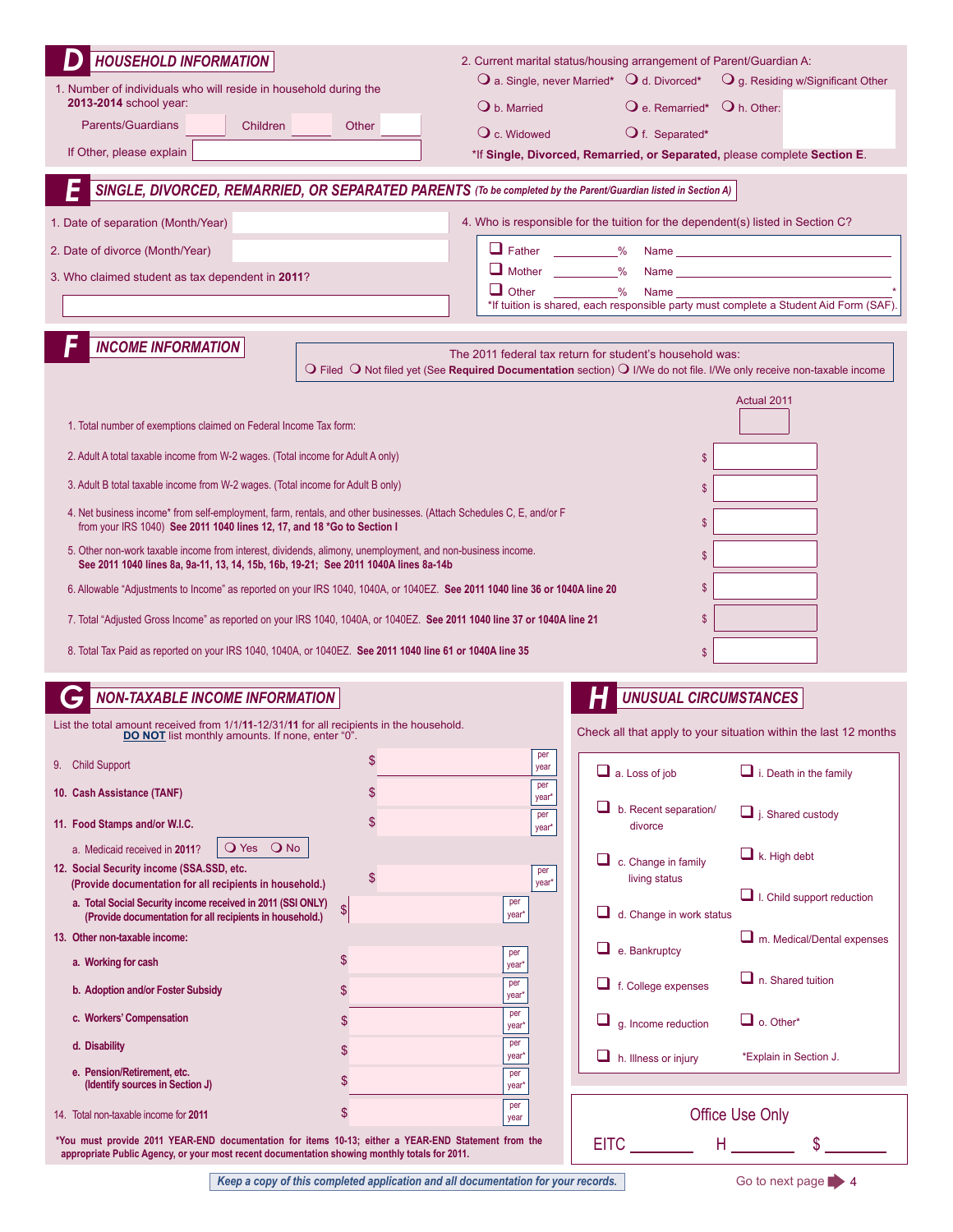| <b>BUSINESS OWNERS OR SELF-EMPLOYED INDIVIDUALS (2011 ESTIMATES)</b>                                                                   |            |            |            |
|----------------------------------------------------------------------------------------------------------------------------------------|------------|------------|------------|
| If you have not filed your 2011 Tax Return, and are Self-Employed, own a business, rental property, and/or a farm - DO NOT LEAVE BLANK | Schedule C | Schedule E | Schedule F |
| 1. What is your total estimated GROSS business taxable income?                                                                         |            |            | \$         |
| 2. What is your total NET business taxable income/loss? (DO NOT LEAVE BLANK)                                                           |            |            | \$         |
| 3. If your business pays your home rent or mortgage, what is the annual total?                                                         |            |            |            |
| 4. If your business pays for your personal automobile, what is the annual total?                                                       |            |            |            |
| 5. If your business pays any portion of other personal expenses, list total amount and explain on a separate sheet.                    |            |            |            |
| 6. If you own rental property: What was the total amount of Rental Income received?                                                    |            |            |            |
|                                                                                                                                        |            |            |            |

*EXPLANATIONS* (Use this space to explain any answers which may need clarification)

#### *K CERTIfICATION AND AUTHORIzATION*

**I/We certify** that all information on this form, as well as all supporting documentation, is true, correct, and complete to the best of my knowledge and that all household income has been reported. **I understand that deliberate misrepresentation of this information may result in the scholarship being denied or revoked, and may subject me to prosecution under applicable State laws. I understand that incorrect school codes listed in Section C can delay and jeopardize my opportunity for an award.** I authorize PSAS to return this form and all attachments to BLOCS, OCE, or FIFF. I authorize BLOCS, OCE, or FIFF to make this form and the information therein available to the appropriate state agency only as required by the law governing the scholarships.

**Parent/Guardian A** Date **Parent/Guardian B** Date **Parent/Guardian B** 

This Student Aid Form (SAF), all attachments and an analysis of your SAF are sent only to the school(s) or agencies contracting with PSAS. You will not receive results from PSAS. No other agency will see or receive any information about this application or its attachments.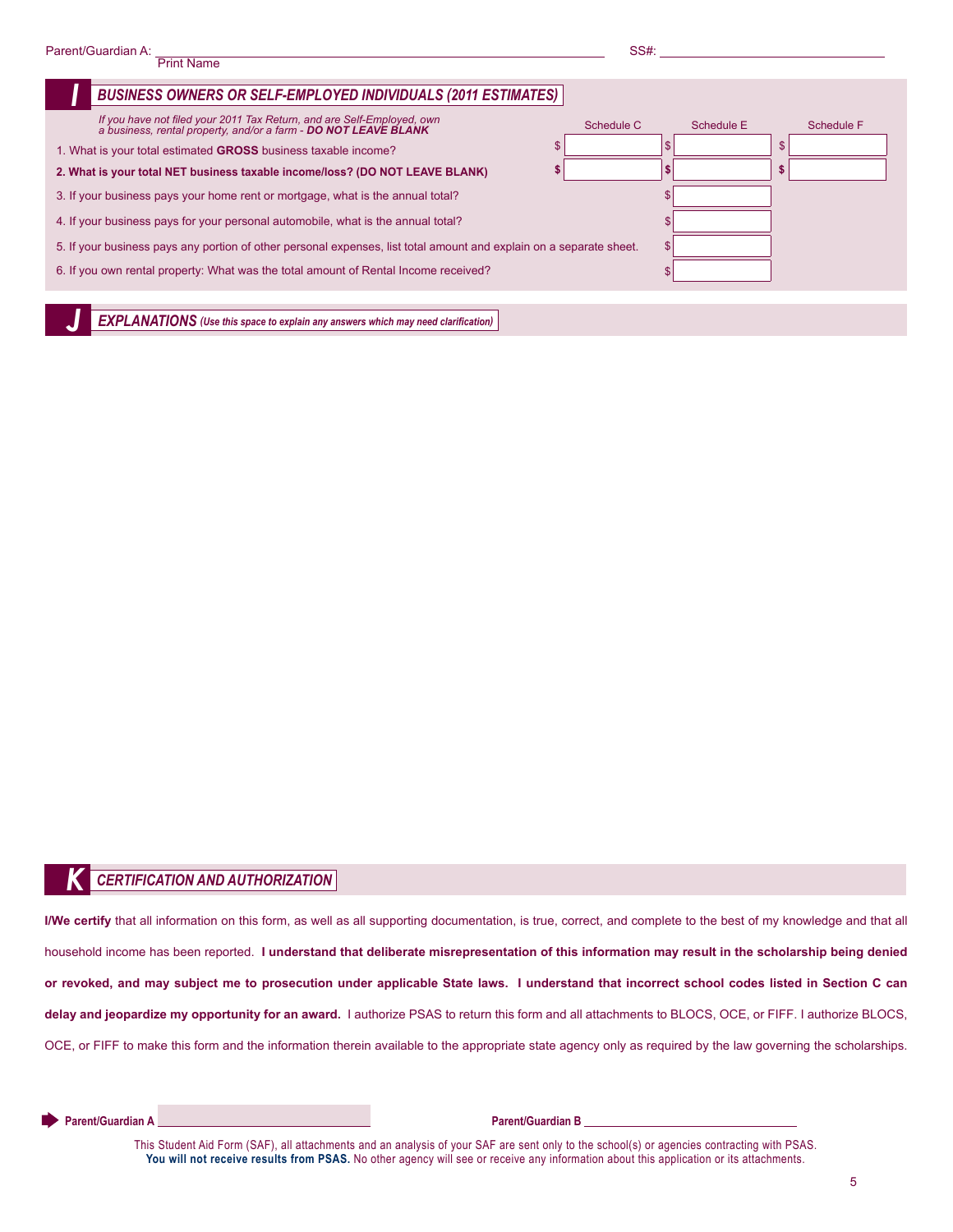## **AVOIDINg THE mOST COmmON ERRORS**

## *THE MOST COMMON ERROR THAT APPLICANTS MAKE IS SENDING THE APPLICATION INCOMPLETE. IN ORDER FOR AN APPLICATION TO BE REVIEWED, IT MUST INCLUDE:*

- t All pages of your **2011** IRS Form 1040, 1040A, or 1040EZ (Federal Income Tax Return). **Do not send your state tax return, recap, or tax summary.** (If you have not yet filed your 2011 IRS Form 1040, or you do not file, please see the Required Documentation on page 7.)
- **t 2011** W-2 and/or 1099 Forms for individual(s) listed in Sections A and B **(Please make sure all documentation is copied on**

#### **regular 81 /2 x 11 paper)**.

- Non-taxable income verification.
- A current utility bill (gas, water, or electric) showing current address.
- Include report card for incoming 9th grade students if applicable.
- A check or money order for the non-refundable application fee of \$22.00. All returned checks will be subject to an additional

#### \$25.00 fee.

#### **t THIS APPLICATION SHOuLD BE SENT TO: PSAS-STuDENT AID FORm, P.O. BOX 89434 , CLEVELAND, OH 44101-6434.**

- $\Rightarrow$  Print clearly and neatly with a blue or black ball point pen.
- > **make sure you list the full name of the school and the city for the school you are applying to and list the correct**

 **school code from the list provided.**

- > *Make a photocopy of your completed Student Aid Form and all supporting documentation for your records.*
- $\Rightarrow$  Do not staple ANYTHING to the Student Aid Form.
- $\Rightarrow$  Affix proper postage to the envelope (applications without sufficient postage will be returned by the post office).
- $\Rightarrow$  If you would like to receive notification that PRIVATE SCHOOL AID SERVICE has received your application, enclose a

self-addressed stamped postcard or envelope with your application.

> **Do not send any original documents. Originals cannot be returned**.

*PSAS CANNOT PROCESS YOUR APPLICATION IF YOU HAVE NOT INCLUDED THE REQUIRED DOCUMENTATION AND APPLICATION FEE.*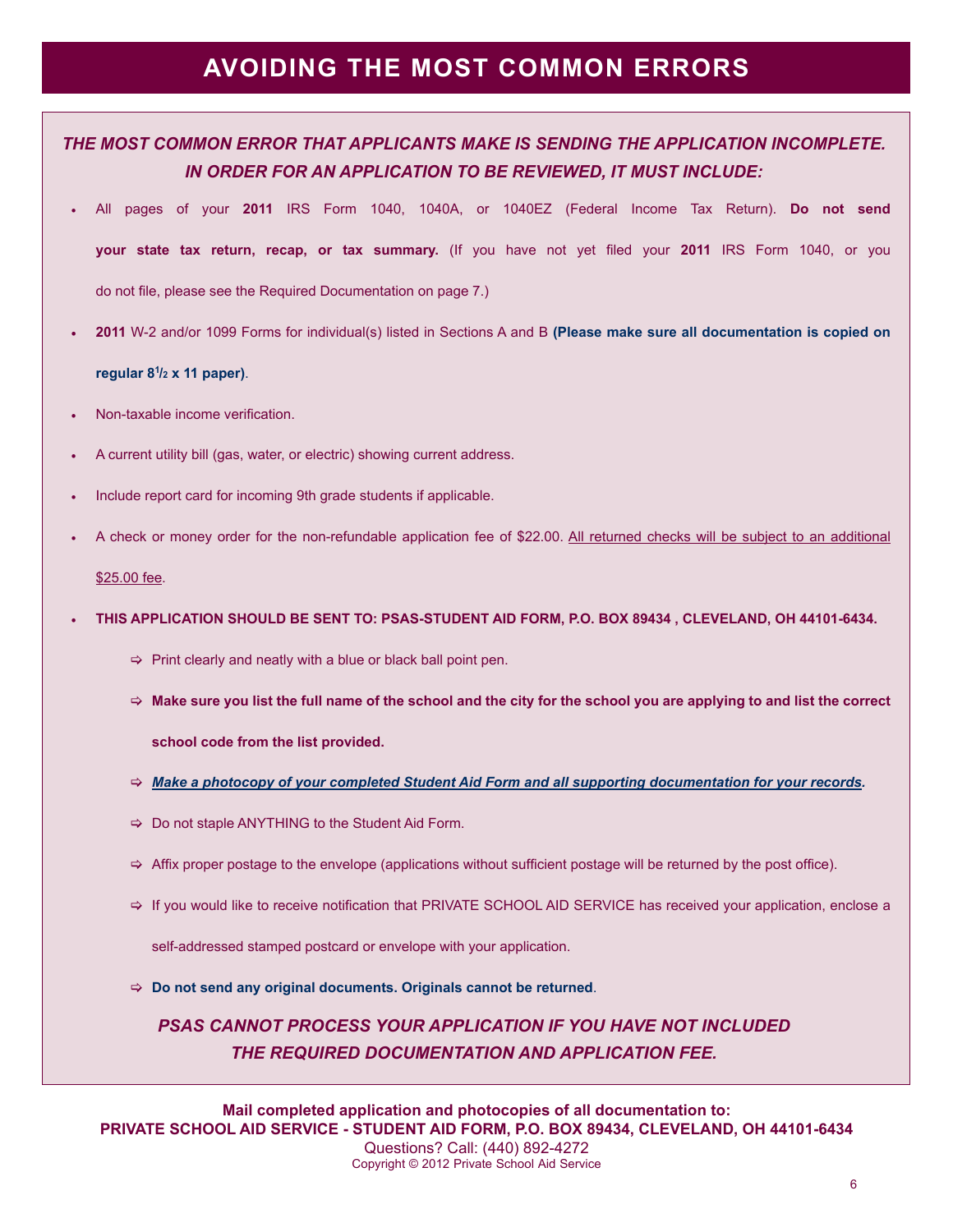## **INTRODuCTION**

**PRIVATE SCHOOL AID SERVICE (PSAS)** is under contract with the school, school system, or organization from which you obtained this application for tuition assistance. Our purpose is to provide a reasonable assessment of the ability of each family to pay for the education of their children at private and independent elementary and secondary schools.

Your Student Aid Form (SAF), all attachments, and an analysis of your SAF are sent only to the school(s) or agencies contracting with PSAS. *No other agency will receive any information about this application or its attachments.*

**PRIVATE SCHOOL AID SERVICE** does not make any decisions about recipients and amounts of financial aid awarded. Recipients and amounts of aid are determined by the designated school or agency. **YOu WILL NOT RECEIVE RESuLTS FROm PRIVATE SCHOOL AID SERVICE.**

### **INSTRuCTIONS**

### *A&B Parent, Guardian, or Other Adult*

This form should be filled out by the parent, guardian or other adult responsible for the tuition of the child or children attending a private or independent school contracting with PSAS. If the parents/guardians are divorced or separated, only the parent responsible for the tuition and any other adult residing in the household should fill out the form. If tuition is shared, each responsible party must complete a SAF if financial aid is needed.

Answer *all questions* for both parent(s), stepparent(s), or guardian(s) responsible for tuition for the dependent(s) listed in Section C. **Do not leave any questions blank.** If natural parents are divorced, separated or single, answer all questions in Section E. If natural parents are divorced/ separated and remarried, list information for custodial parent and new spouse. If either parent answers "self-employed," and has not filed a tax return, complete Section I.

#### **CALCuLATIONS ARE BASED ON TOTAL HOuSEHOLD INCOmE.**

#### *C Student Information*

List all dependent children residing in your household in order of oldest to youngest. Indicate the relation to Parent/Guardian A listed in Section A of the application (i.e. child, grandchild, foster child, stepchild, etc.). If your dependents will be enrolled in any tuition charging school or agency next fall (including daycare, preschool, elementary school, high school, college, or trade school), list the name of the school, city and state where the school is located. List the grade your child(ren) will enter next fall (**2013-2014**). If the student received funding in the prior year, please list the amount. Indicate whether or not you are applying for OSTC funding. List the name of the public school your child would be assigned to.

If "No" is checked for a student listed in Section C, that student will not be considered for tuition assistance. For all additional dependents, use a separate sheet.

#### *D Household Information*

**ITEM 1:** Enter total number of individuals living in the household. Include any college students claimed on the tax return. Do not include children who have moved out of the home. Include all family members dependent on and residing with the parent/guardian listed in Section A.

**ITEM 2:** Check the appropriate box indicating custodial parents' marital status. If parents are single, divorced, remarried, or separated, complete Section E.

#### *E Single, Divorced, Remarried, or Separated Parents*

If dependent(s) parents are divorced or separated, or do not reside in the same household, the custodial parent must provide the information requested in Section E.

**If the date of separation took place in the year 2011, PSAS will require copies of any tax returns filed jointly or separately by both parent(s)/guardian(s) for 2011.** 

**ITEM 4:** Indicate who is responsible for tuition and what percentage for the dependents listed in Section C.

#### *F Income Information*

List all actual amounts for **2011**.

**ITEm 1:** Enter the total number of exemptions you claimed on your **2011** IRS Form 1040, 1040A, or 1040EZ.

**ITEM 2:** Enter the total 2011 taxable income earned in wages, salaries and tips for parent/guardian/other listed in Section A. Attach all copies of **2011** W-2 forms and/or **2011** 1099 forms from all employers.

**ITEM 3:** Enter the total 2011 taxable income earned in wages, salaries and tips for parent/guardian/other listed in Section B. Attach all copies of **2011** W-2 forms and/or **2011** 1099 forms from all employers.

**ITEM 4:** Enter the total net income from business (attach Schedule C or C-EZ), all rents, royalties, partnerships (attach Schedule E), and all farm income or loss (attach Schedule F). If you have received income from any of these sources and are estimating your income for **2011**, you must also fill out Section I of this application. *(See 2011 1040 lines 12, 17, and* 18, enter sum total.)

**ITEM 5:** Enter the total of all other taxable income from interest, dividend income (attach Schedule B if over \$400), taxable refunds, credits or offsets of state and local income taxes, alimony received, capital gain or loss (attach Schedule D). List all capital gain distributions not previously reported, total IRA distributions (if rolled-over, explain in Section J), pensions and annuities, unemployment compensation, taxable social security benefits, and any other taxable income. **Attach copies of all Form 1099/1099R, and/or Form 1098 for Interest/Dividends, Pensions/Annuities or other misc. income. Attach copies of Social Security Income statements and unemployment Compensation documentation for year-end 2011.** (See 2011 1040 lines 8a, 9a-11, 13, 14, 15b, 16b, 19-21, or 1040A lines 8a-14b, enter sum total.)

**ITEM 6:** Enter allowable adjustments to income, such as IRA payments, self-employment tax, self-employed health insurance deduction, Keogh retirement plan and self-employed SEP deductions, penalty on early savings withdrawals, and alimony paid. Add together to arrive at your total adjustments. **DO NOT** include your standard deduction or deduction amounts for each family member. *(See 2011 1040 line 36, or 1040A line* 20.)

**ITEM 7:** Enter total adjusted gross income as reported on your IRS Form 1040, 1040A or 1040EZ. Attach all pages of the applicable tax form (1040, 1040A, 1040EZ) for documentation. *(See 2011 1040 line 37, or* 1040A line 21.)

**ITEM 8:** Enter the Total Tax paid (not withheld) as reported on your IRS Form 1040, 1040A, or 1040EZ. *(See 2011 1040 line 61, or 1040A line* 35.)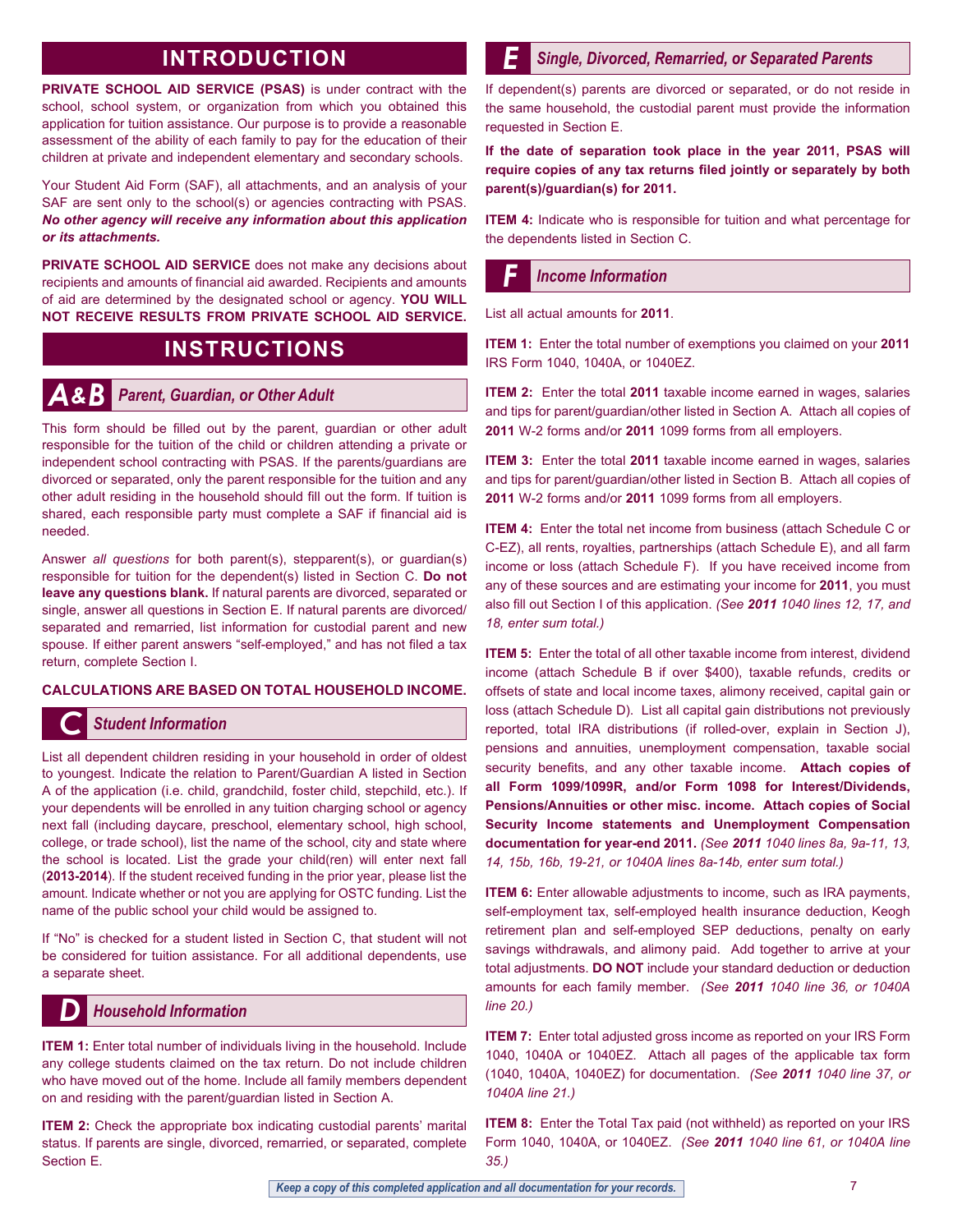#### *G Non-Taxable Income*

If you receive non-taxable income, **you must list and provide documentation of the TOTAL YEARLY AmOuNTS received in 2011** for all recipients in the household for the following: Cash Assistance (TANF), Food Stamps, Social Security income, Worker's Compensation, Disability or Retirement.

**ITEm 9: Child support:** Report total amount received for **2011** for all children in the household.

**ITEM 10: Cash Assistance (TANF):** Report total amount received for **2011**.

**ITEM 11: Food Stamps and/or W.I.C.:** Report total amount received for **2011**. Do not combine with TANF or Medicaid.

**ITEm 11a:** Did you receive Medicaid in **2011**?

**ITEm 12: Social Security income:** Report the total non-taxable (**SSA/ SSD, etc.**) amount received in **2011** for all recipients in household.

**ITEm 12a: Social Security income:** Report the total non-taxable (**SSI ONLY**) amount received in **2011** for all recipients in household.

**ITEm 13: Other non-taxable income:** Report all additional non-taxable income received in **2011** including: Working for cash, adoption and/ or foster care subsidy, Workers' Compensation, disability, pensions, retirement, and untaxed portions of pensions. Identify source(s) in Section J.

**ITEm 14: Total non-taxable income for 2011:** Add together Items 9-13.

#### *H Unusual Circumstances*

Check any and all items that apply to your situation. If your circumstances require explanation beyond the scope of this application, please notify the school to which you are applying and also include a letter of explanation with this application.

#### *business Owners or Self-Employed I*

**Provide 2011 Business Income Estimates if you have not filed your 2011 Tax Return.**

**ITEm 1:**List estimated total GROSS taxable business income for **2011**. **ITEm 2:**List estimated total NET taxable business income/loss for **2011**. **ITEm 3:**List the total amount paid by business in **2011** for home rent or mortgage.

**ITEm 4:** List the total amount paid by business in **2011** for personal automobile.

**ITEM 5:** List the total amount of personal expenses paid by business in **2011** that do not fall into one of the categories above.

**ITEm 6:**List total amount of estimated rental income received in **2011**.

If providing income estimates for more than one business, corporation or farm (Schedule C, Schedule E and/or Schedule F) please list information for each business, corporation or farm separately. Use additional sheet or Section J, if necessary.

#### *Explanation*

If any specific question requires clarification, write a brief explanation in this space. If your circumstances require explanation beyond the scope of this application, please notify the school to which you are applying.

#### **Certification and Authorization**

You **must** sign the form in this section. Your signature authorizes PSAS to release the form and attachments to the contracting schools or organization indicated in Section C. By signing the form, you also certify that the information submitted is correct. This application CANNOT be processed without the appropriate signature(s) and the appropriate documentation.

### **REQuIRED DOCumENTATION**

#### If you have filed your 2011 IRS Form 1040:

You must submit photocopies of all pages of your **2011** Federal Tax Return Form 1040, 1040A or 1040EZ (as filed with the IRS, with all Schedules, **2011** W-2 Forms, **2011** 1099/1099R, or 1098 Forms for any wage-earning adult residing with the applicant(s). *Do not include your* State tax return unless requested.

#### If you have not filed your 2011 IRS Form 1040:

You must submit photocopies of all **2011** W-2 Forms, **2011** 1099/1099R, or 1098 Forms for any wage-earning adult residing with the applicant(s), and photocopies of all pages of your most recent Federal Tax Return Form 1040, 1040A or 1040EZ (as filed with the IRS, with all Schedules). *If this application is submitted after April 15, 2012, you must provide a copy of the 2011 Extension for Filing Request, as approved by the IRS.* 

**If you are an Independent Contractor or self-employed and have** *not* filed your 2011 IRS form 1040:

You must complete Section I and submit photocopies of all pages of your most recent Federal Tax Return Form 1040, 1040A or 1040EZ (as filed with the IRS, with all Schedules), **2011** W-2 Forms, **2011** 1099/1099R, or 1098 Forms for any wage-earning adult residing with the applicant(s). *If this application is submitted after April 15, 2012, you must provide a copy of the 2011 Extension for Filing Request, as approved by the IRS.*

#### **If you receive non-taxable income:**

You must submit photocopies of your **2011** YEAR-END (**01/01/11 - 12/31/11**) Cash Assistance documentation (TANF, etc.), Food Stamp documentation, Social Security Income statements, showing the **TOTAL AmOuNT** received in **2011** for ALL members of the household. Provide a copy of a Utility Bill (gas, water, or electric) showing your current address.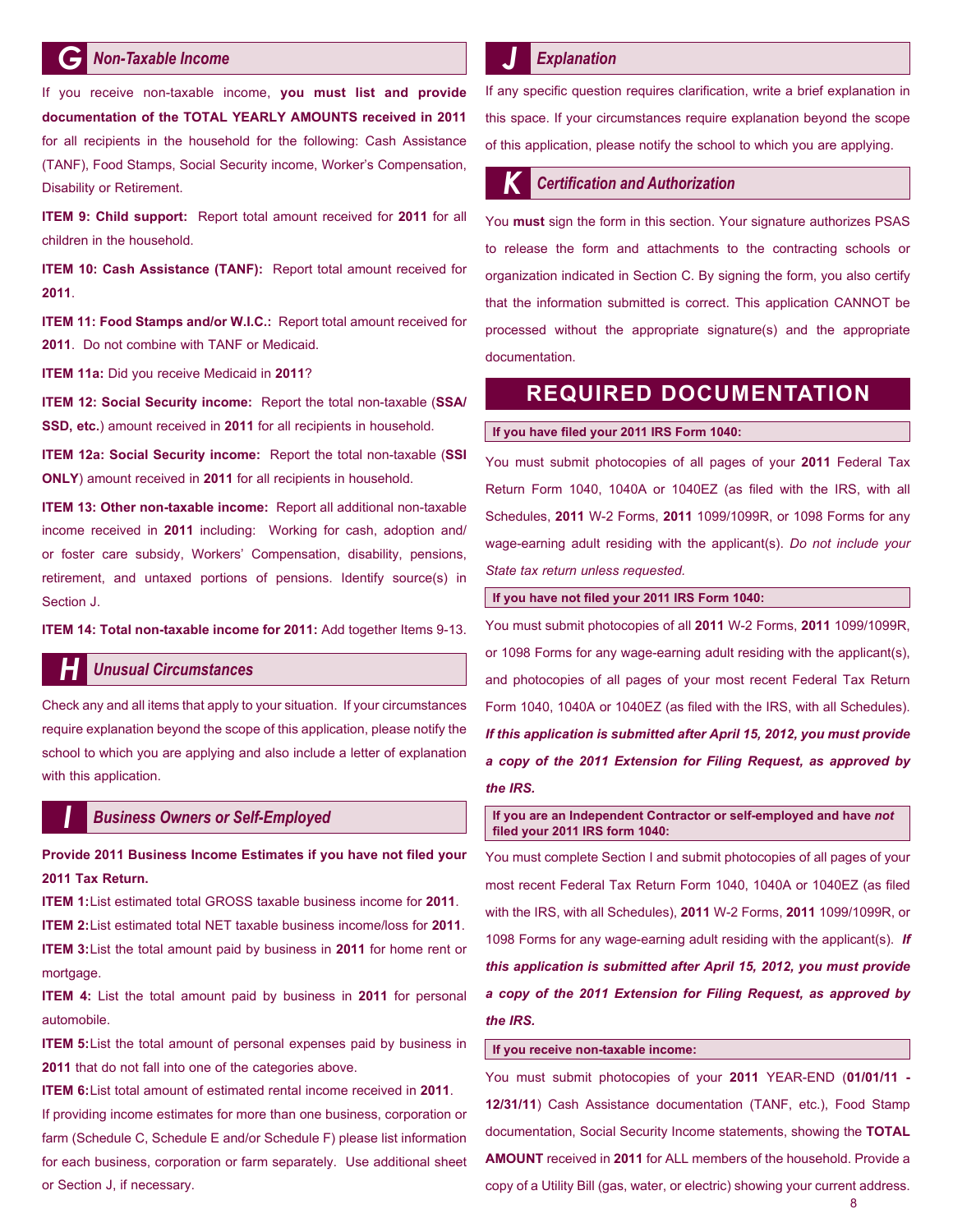## **School Code List**

**Archdiocese Schools**

| <b>School Name</b>                                                                       | <b>Full Mailing Address</b>                                                              | <b>PRE</b><br>Κ    |              | K 1 2 3 4 5 6 7 8 9 10 11 12                  |  |                   |                                 |                   |                         |              |                             |                                    |                              | <b>SPECIAL</b><br>ED. | <b>SCHOOL</b><br><b>CODE</b> |
|------------------------------------------------------------------------------------------|------------------------------------------------------------------------------------------|--------------------|--------------|-----------------------------------------------|--|-------------------|---------------------------------|-------------------|-------------------------|--------------|-----------------------------|------------------------------------|------------------------------|-----------------------|------------------------------|
| Archbishop John Carroll High School                                                      | 211 Matson Ford Road, Radnor, PA 19087                                                   |                    |              |                                               |  |                   |                                 |                   |                         |              | $x \mid x$                  | $\mathsf X$                        | $\mathsf X$                  |                       | 33017                        |
| Archbishop Ryan High School                                                              | 11201 Academy Road, Philadelphia, PA 19154                                               |                    |              |                                               |  |                   |                                 |                   |                         | $\mathsf{x}$ | $\mathbf{x}$                | $\mathsf X$                        | $\mathbf{x}$                 |                       | 33006                        |
| Archbishop Ryan School for                                                               |                                                                                          |                    |              |                                               |  |                   |                                 |                   |                         |              |                             |                                    |                              |                       |                              |
| Deaf and Hard of Hearing Children                                                        | 4251 L Street, Philadelphia, PA 19124                                                    |                    |              |                                               |  |                   |                                 |                   |                         |              |                             |                                    |                              | X                     | 35001                        |
| Archbishop Wood Catholic High School                                                     | 655 York Road, Warminster, PA 18974                                                      |                    |              |                                               |  |                   |                                 |                   |                         | x            | $\mathbf{x}$                | $\mathbf{x}$                       | $\mathbf{x}$                 |                       | 33019                        |
| <b>Assumption BVM School</b>                                                             | 290 State Road, West Grove, PA 19390                                                     | X                  |              | x  x  x  x  x  x  x  x  x                     |  |                   |                                 |                   |                         |              |                             |                                    |                              |                       | 31198                        |
| <b>Bishop McDevitt High School</b>                                                       | 125 Royal Avenue, Wyncote, PA 19095                                                      |                    |              |                                               |  |                   |                                 |                   |                         | $\mathsf{x}$ | $\pmb{\mathsf{X}}$<br>x   x | $\pmb{\mathsf{X}}$<br>$\mathbf{x}$ | $\mathsf{x}$<br>$\mathbf{x}$ |                       | 33020<br>33000               |
| <b>Bishop Shanahan High School</b><br><b>Blessed Teresa of Calcutta Education Center</b> | 220 Woodbine Road Downingtown, PA 19335<br>256 Swamp Pike, Schwenksville, PA 19473       | x                  |              | x  x  x  x  x  x  x  x  x                     |  |                   |                                 |                   |                         |              |                             |                                    |                              |                       | 34017                        |
| <b>Blessed Trinity Regional Catholic School</b>                                          | 3033 Levick Street, Philadelphia, PA 19149                                               | $\mathsf{x}$       |              | x  x  x  x  x  x  x  x  x                     |  |                   |                                 |                   |                         |              |                             |                                    |                              |                       | 35054                        |
| <b>Blessed Virgin Mary School</b>                                                        | 47 MacDade Boulevard, Darby, PA 19023                                                    | x                  |              | x  x  x  x  x  x  x  x  x                     |  |                   |                                 |                   |                         |              |                             |                                    |                              |                       | 31025                        |
| Cardinal John Foley Regional                                                             | 300 E. Eagle Road, Havertown, PA 19083                                                   | $\mathsf{x}$       |              | x  x  x  x  x  x  x  x  x                     |  |                   |                                 |                   |                         |              |                             |                                    |                              |                       | 35069                        |
| Cardinal O'Hara High School                                                              | 1701 S. Sproul Road, Springfield, PA 19064                                               |                    |              |                                               |  |                   |                                 |                   |                         |              |                             | $x \mid x \mid x$                  | $\mathbf{x}$                 |                       | 33018                        |
| Christ the King School                                                                   | 3205 Chesterfield Road, Philadelphia, PA 19114                                           |                    |              | x  x  x  x  x  x  x  x  x                     |  |                   |                                 |                   |                         |              |                             |                                    |                              |                       | 31092                        |
| Conshohocken Catholic School                                                             | 205 Fayette Street, Conshohocken, PA 19428                                               | $\mathsf{x}$       |              |                                               |  |                   |                                 |                   |                         |              |                             |                                    |                              |                       | 31023                        |
| Conwell-Egan Catholic High School                                                        | 611 Wistar Road, Fairless Hills, PA 19030                                                |                    |              |                                               |  |                   |                                 |                   |                         |              | x   x                       | l x.                               | $\mathbf{x}$                 |                       | 33003                        |
| <b>Corpus Christi School</b>                                                             | 920 Sumneytown Pike, Lansdale, PA 19446                                                  | X                  |              | x  x  x  x  x  x  x  x  x                     |  |                   |                                 |                   |                         |              |                             |                                    |                              |                       | 31057                        |
| <b>DePaul Catholic School</b><br>Father Judge High School                                | 44 W. Logan Street, Philadelphia, PA 19144<br>3301 Solly Avenue, Philadelphia, PA 19136  |                    |              | x  x  x  x  x  x  x  x  x                     |  |                   |                                 |                   |                         |              | x   x                       | $\mathbf{x}$                       | $\boldsymbol{\mathsf{x}}$    |                       | 31153<br>33008               |
| Good Shepherd Catholic Regional School                                                   | 835 North Hills Avenue, Ardsley, PA 19038                                                | $\mathsf{x}$       | $\mathsf X$  | x x x x x x x x x                             |  |                   |                                 |                   |                         |              |                             |                                    |                              |                       | 31204                        |
| <b>Holy Cross Regional</b>                                                               | 701 Locust Street, Collegeville, PA 19426                                                | X                  | $\mathsf{x}$ | x x x x x x x x x                             |  |                   |                                 |                   |                         |              |                             |                                    |                              |                       | 35063                        |
| <b>Holy Cross School</b>                                                                 | 144 E. Mount Airy Avenue, Philadelphia, PA 19119                                         |                    | x            | x x x   x   x   x   x   x                     |  |                   |                                 |                   |                         |              |                             |                                    |                              |                       | 31094                        |
| <b>Holy Cross School</b>                                                                 | 240 N. Bishop Avenue, Springfield, PA 19064                                              | X                  | X            | x x x   x   x   x   x   x                     |  |                   |                                 |                   |                         |              |                             |                                    |                              |                       | 31184                        |
| Holy Family Regional Catholic School                                                     | 3265 Concord Road, Aston, PA 19014                                                       |                    | x            | $x \times x$                                  |  |                   |                                 | $x \mid x \mid x$ |                         |              |                             |                                    |                              |                       | 35072                        |
| <b>Holy Family Regional School</b>                                                       | 2477 Trenton Road, Levittown, PA 19056                                                   | X                  |              | x  x  x  x  x  x  x  x  x                     |  |                   |                                 |                   |                         |              |                             |                                    |                              |                       | 31203                        |
| <b>Holy Family School</b>                                                                | 221 Third Avenue, Phoenixville, PA 19460-0000                                            | $\mathsf{x}$       | $\mathsf{x}$ | x x                                           |  | $x \times x$      |                                 | $x \mid x \mid x$ |                         |              |                             |                                    |                              |                       | 31171                        |
| <b>Holy Innocents School</b>                                                             | 1312 E. Bristol Street, Philadelphia, PA 19124                                           | $\mathsf{x}$       | $\mathsf X$  | $x \times x$                                  |  |                   |                                 | $x \mid x \mid x$ |                         |              |                             |                                    |                              |                       | 31096                        |
| <b>Holy Redeemer School</b><br><b>Holy Rosary Regional</b>                               | 915 Vine Street, Philadelphia, PA 19107<br>3040 Walton Road, Plymouth Meeting, PA 19462  | $\mathsf{x}$       | x            | $x \times x$<br>x  x  x  x  x  x  x  x  x     |  |                   |                                 | $x \mid x \mid x$ |                         |              |                             |                                    |                              |                       | 31098<br>35061               |
| <b>Holy Trinity School</b>                                                               | Stockham & Osborne Avenues, Morrisville, PA 19067                                        | x                  | <b>X</b>     | $x \times x$                                  |  |                   |                                 | $x \mid x \mid x$ |                         |              |                             |                                    |                              |                       | 31069                        |
| Immaculate Heart of Mary School                                                          | 815 E. Cathedral Road, Philadelphia, PA 19128                                            | $\mathsf{x}$       |              | x  x  x  x  x  x  x  x  x                     |  |                   |                                 |                   |                         |              |                             |                                    |                              |                       | 31100                        |
| John W. Hallahan Girls School                                                            | 311 N. 19th Street, Philadelphia, PA 19103                                               |                    |              |                                               |  |                   |                                 |                   |                         | $\mathsf X$  | $\boldsymbol{\mathsf{x}}$   | $\mathsf X$                        | $\mathsf{x}$                 |                       | 33009                        |
| Lansdale Catholic High School                                                            | 700 Lansdale Ave., Lansdale, PA 19446                                                    |                    |              |                                               |  |                   |                                 |                   |                         | x            | $\mathbf{x}$                | $\mathsf{x}$                       | $\mathbf{x}$                 |                       | 33004                        |
| Little Flower Catholic High School                                                       | 10th & Lycoming Streets, Philadelphia, PA 19140                                          |                    |              |                                               |  |                   |                                 |                   |                         | $\mathsf X$  | $\boldsymbol{\mathsf{x}}$   | $\mathsf{x}$                       | $\mathsf{x}$                 |                       | 33010                        |
| Mary Mother of Peace Area Catholic School                                                | 64th & Buist Avenue, Philadelphia, PA 19142                                              |                    |              | x  x  x  x  x  x  x  x  x                     |  |                   |                                 |                   |                         |              |                             |                                    |                              |                       | 31102                        |
| Mary Mother of the Redeemer School                                                       | 1321 Upper State Road, North Wales, PA 19454                                             | $\mathsf{x}$       |              | x  x  x  x  x  x  x  x  x                     |  |                   |                                 |                   |                         |              |                             |                                    |                              |                       | 34108                        |
| Mater Dei Regional                                                                       | 493 E. Main Street, Lansdale, PA 19446                                                   | $\mathsf{x}$       |              | x  x  x  x  x  x  x  x  x                     |  |                   |                                 |                   |                         |              |                             |                                    |                              |                       | 35066                        |
| <b>Maternity BVM School</b>                                                              | 9322 Old Bustleton Avenue, Philadelphia, PA 19115<br>2900 W. Hunting Park Avenue,        | x                  | <b>x</b>     | $x \mid x \mid$                               |  | $x \mid x \mid x$ |                                 | $x \mid x \mid x$ |                         |              |                             |                                    |                              |                       | 31103                        |
| <b>Mercy Vocational High School</b>                                                      | Philadelphia, PA 19129                                                                   |                    |              |                                               |  |                   |                                 |                   |                         | $\mathsf{x}$ | $\boldsymbol{\mathsf{x}}$   | X                                  | $\mathsf{x}$                 |                       | 34011                        |
| Monsignor Bonner Archbishop Prendergast<br><b>Catholic High School</b>                   | 401-403 North Lansdowne Avenue,<br>Drexel Hill, PA 19026                                 |                    |              |                                               |  |                   |                                 |                   |                         |              |                             | $X$ $X$ $X$ $X$                    |                              |                       | 33001                        |
| <b>Mother Divine Grace School</b>                                                        | 2612 E Monmouth Street, Philadelphia, PA 19134                                           | X                  |              | x  x  x  x  x  x  x  x  x                     |  |                   |                                 |                   |                         |              |                             |                                    |                              |                       | 31104                        |
| Mother of Providence Regional                                                            | 607 S. Providence Road, Wallingford, PA 19086                                            | x                  |              | x  x  x  x  x  x  x  x  x                     |  |                   |                                 |                   |                         |              |                             |                                    |                              |                       | 35073                        |
| Mother Teresa Regional                                                                   | 405 Allendale Road, King of Prussia, PA 19406                                            | $\pmb{\mathsf{x}}$ |              | x  x  x  x  x  x  x  x  x                     |  |                   |                                 |                   |                         |              |                             |                                    |                              |                       | 35068                        |
| Nativity of Our Lord School                                                              | 585 W. Street Road, Warminster, PA 18974                                                 | x                  | x            | $x \mid x \mid x \mid x \mid x$               |  |                   |                                 | $x \mid x \mid x$ |                         |              |                             |                                    |                              |                       | 31191                        |
| Notre Dame de Lourdes                                                                    | 990 Fairview Road, Swarthmore, PA 19081                                                  | X                  |              | x  x  x  x  x  x  x  x  x                     |  |                   |                                 |                   |                         |              |                             |                                    |                              |                       | 31187                        |
| Our Lady of Angels Regional                                                              | 2130 Franklin Avenue, Morton, PA 19070                                                   | X                  | X.           | x x x   x   x   x   x   x                     |  |                   |                                 |                   |                         |              |                             |                                    |                              |                       | 35070                        |
| Our Lady of Calvary School<br>Our Lady of Confidence Day School                          | 11023 Kipling Lane, Philadelphia, PA 19154<br>314 N. Easton Road, Willow Grove, PA 19090 | X                  |              | x  x  x  x  x  x  x  x  x                     |  |                   |                                 |                   |                         |              |                             |                                    |                              |                       | 31108<br>35003               |
| Our Lady of Consolation Early Childhood                                                  | 603 West Second Avenue, Parkesburg, PA 19365                                             | x                  |              |                                               |  |                   |                                 |                   |                         |              |                             |                                    |                              | x                     | 35045                        |
| <b>Learning Center</b><br>Our Lady of Good Counsel                                       | 2nd Street Pike & Knowles Avenue,                                                        |                    |              |                                               |  |                   |                                 |                   |                         |              |                             |                                    |                              |                       | 31183                        |
|                                                                                          | Southampton, PA 18966                                                                    | x                  |              | x   x   x<br>x  x  x  x  x  x  x  x  x        |  |                   | $x \mid x \mid x \mid x \mid x$ |                   |                         |              |                             |                                    |                              |                       | 31088                        |
| Our Lady of Grace School<br>Our Lady of Hope Regional                                    | 300 Hulmeville Avenue, Penndel, PA 19047<br>1248 Jackson Street, Philadelphia, PA 19148  | X<br>X             | <b>X</b>     | $x \mid x \mid x \mid x \mid x \mid x \mid x$ |  |                   |                                 |                   |                         |              |                             |                                    |                              |                       | 35059                        |
| Our Lady of Mercy Regional                                                               | 29 Conwell Drive, Maple Glen, PA 19002                                                   |                    |              | x  x  x  x  x  x  x  x  x                     |  |                   |                                 |                   |                         |              |                             |                                    |                              |                       | 35064                        |
| Our Lady of Mount Carmel                                                                 | 225 E. Ashland Street, Doylestown, PA 18901                                              |                    |              | x  x  x  x  x  x  x  x  x                     |  |                   |                                 |                   |                         |              |                             |                                    |                              |                       | 31027                        |
| Our Lady of Port Richmond School                                                         | 3233 Thompson Street, Philadelphia, PA 19134                                             | $\mathsf{x}$       |              | x x x x x x x x                               |  |                   |                                 |                   |                         |              |                             |                                    |                              |                       | 35046                        |
| Our Lady of the Assumption School                                                        | 135 Fairfield Lane, Stafford, PA 19087                                                   |                    | X.           | x x x x x x x                                 |  |                   |                                 |                   |                         |              |                             |                                    |                              |                       | 35042                        |
| Our Mother Consolation                                                                   | 17 E. Chestnut Hill Avenue, Philadelphia, PA 19118                                       | X                  |              | x  x  x  x  x  x  x  x  x                     |  |                   |                                 |                   |                         |              |                             |                                    |                              |                       | 31109                        |
| Our Mother of Sorrows/St. Ignatius                                                       | 1008 North 48th Street, Philadelphia, PA 19135                                           | x                  | X            | $x \times x$                                  |  |                   |                                 | x   x             | $\overline{\mathsf{x}}$ |              |                             |                                    |                              |                       | 31117                        |
| Pope John Paul II High School                                                            | 181 Rittenhouse Road, Royersford, PA 19468                                               |                    |              |                                               |  |                   |                                 |                   |                         |              |                             | $x \mid x \mid x$                  | $\mathsf X$                  |                       | 35047                        |
| Pope John Paul II Regional<br><b>Catholic Elementary School</b>                          | 2875 Manor Road, West Brandywine, PA 19320                                               |                    |              | x  x  x                                       |  |                   | x   x   x   x   x   x           |                   |                         |              |                             |                                    |                              |                       | 35006                        |
| <b>Presentation BVM</b>                                                                  | 105 Old Soldiers Road, Cheltenham, PA 19012                                              | $\mathsf{x}$       |              | x  x  x  x  x  x  x  x  x                     |  |                   |                                 |                   |                         |              |                             |                                    |                              |                       | 31018                        |
| Queen of Angels Regional                                                                 | 401 N. Easton Road, Willow Grove, PA 19090                                               | $\mathsf{x}$       |              | x  x  x  x  x  x                              |  |                   |                                 | $x \mid x \mid x$ |                         |              |                             |                                    |                              |                       | 35065                        |
|                                                                                          |                                                                                          |                    |              |                                               |  |                   |                                 |                   |                         |              |                             |                                    |                              |                       | 9                            |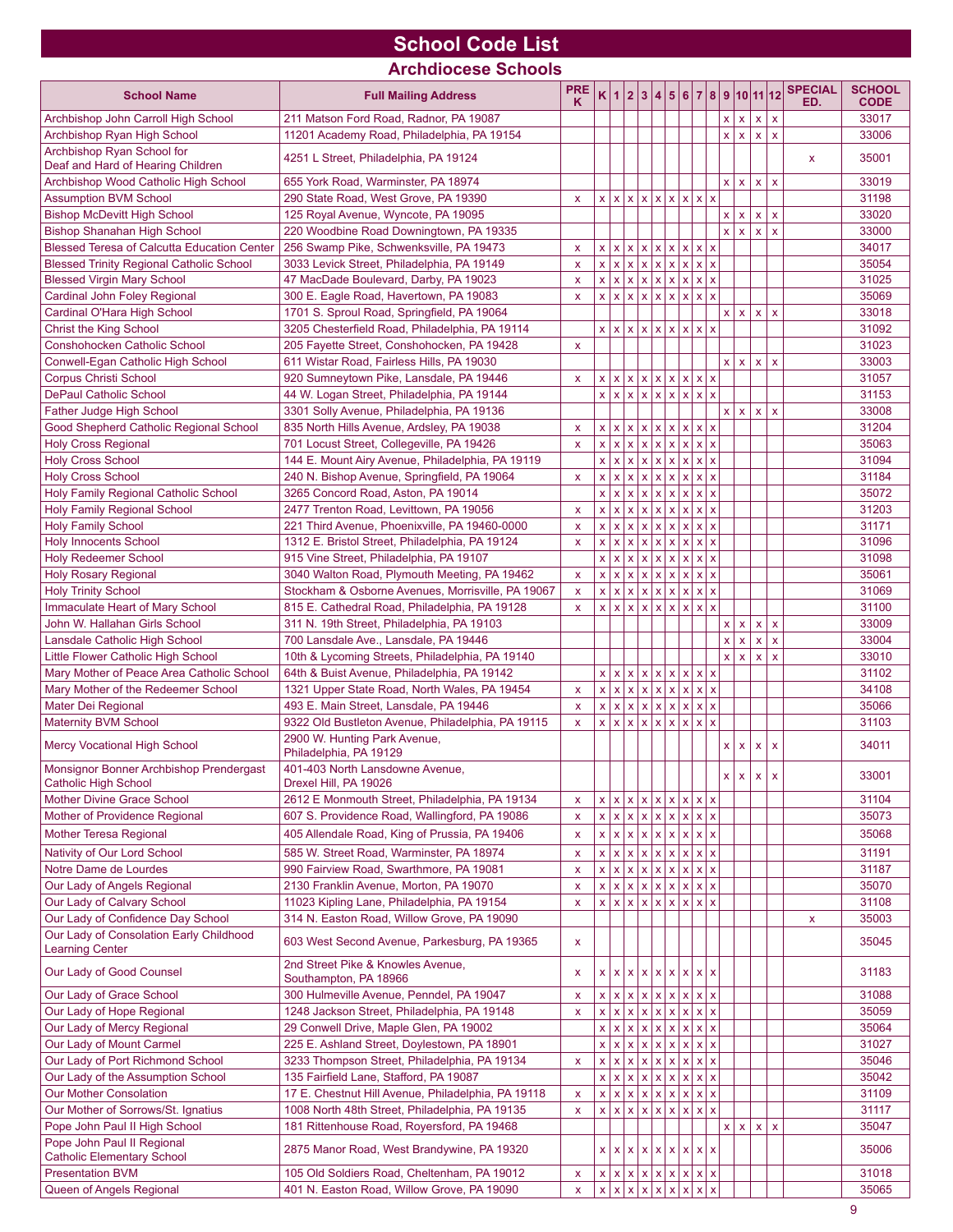## **School Code List (cont.)**

| <b>School Name</b>                           | <b>Full Mailing Address</b>                       | <b>PRE</b><br>ĸ    | K            | $\overline{1}$ |                          |              |                           |                                               |                                |   |              |               |                | $2 3 4 5 6 7 8 9 10 11 12$ SPECIAL<br>ED. | <b>SCHOOL</b><br><b>CODE</b> |
|----------------------------------------------|---------------------------------------------------|--------------------|--------------|----------------|--------------------------|--------------|---------------------------|-----------------------------------------------|--------------------------------|---|--------------|---------------|----------------|-------------------------------------------|------------------------------|
| <b>Resurrection Regional</b>                 | 2020 Shelmire Street, Philadelphia, PA 19152      |                    |              |                |                          |              |                           | x  x  x  x  x  x  x  x  x                     |                                |   |              |               |                |                                           | 35056                        |
| Roman Catholic High School                   | 301 N. Broad Street, Philadelphia, PA 19107       | x                  |              |                |                          |              |                           |                                               |                                | x | x            | $x \mid x$    |                |                                           | 33012                        |
| <b>Sacred Heart School</b>                   | 109 N. Manoa Road, Havertown, PA 19083            | x                  | x   x        |                |                          |              |                           | x x x x x x                                   |                                |   |              |               |                |                                           | 31046                        |
| <b>Sacred Heart School</b>                   | 203 Church Road, Oxford, PA 19363                 | $\mathsf{x}$       | x   x        |                |                          |              |                           | x x x x x x                                   |                                |   |              |               |                |                                           | 31086                        |
| SS. Colman-John Neumann                      | 372 Highland Lane, Bryn Mawr, PA 19010            |                    |              | x   x          |                          |              |                           | x x x x x x                                   |                                |   |              |               |                |                                           | 31015                        |
| SS. John Neumann and Maria Goretti           |                                                   |                    |              |                |                          |              |                           |                                               |                                |   |              |               |                |                                           |                              |
| <b>Catholic High School</b>                  | 1736 South 10th Street, Philadelphia, PA 19148    |                    |              |                |                          |              |                           |                                               |                                | x | $\mathsf{x}$ | $\mathbf{x}$  | $\pmb{\times}$ |                                           | 33014                        |
| SS. Peter and Paul School                    | 1327 Boot Road, West Chester, PA 19380            | X                  |              | x   x          |                          |              |                           | x x x x x x                                   |                                |   |              |               |                |                                           | 31194                        |
| SS. Philip and James School                  | 721 East Lincoln Highway, Exton, PA 19341         | $\mathsf{x}$       | x   x        |                |                          |              |                           | x x x x x x                                   |                                |   |              |               |                |                                           | 31035                        |
| SS. Simon and Jude School                    | 6 Cavanaugh Court, West Chester, PA 19382         |                    |              | x   x          |                          |              |                           | x x x x x x x                                 |                                |   |              |               |                |                                           | 31195                        |
| St. Agnes                                    | 211 W. Gay Street, West Chester, PA 19380         | $\mathsf{x}$       | x   x        |                | $x \mid x \mid x \mid x$ |              |                           | x                                             | x x                            |   |              |               |                |                                           | 31196                        |
| St. Agnes-Sacred Heart School                | 393 North Main Street, Sellersville, PA 18960     | $\mathsf{x}$       | x   x        |                |                          |              |                           | x  x  x  x  x  x  x                           |                                |   |              |               |                |                                           | 31048                        |
| St. Albert the Great School                  | 214 Welsh Road, Huntingdon Valley, PA 19006       |                    | x   x        |                | $x \mid x \mid x \mid x$ |              |                           | $x \mid x \mid x$                             |                                |   |              |               |                |                                           | 31051                        |
| St. Aloysius                                 | 220 N. Hanover Street, Pottstown, PA 19464        | x                  |              |                |                          |              |                           | x  x  x  x  x  x  x  x  x                     |                                |   |              |               |                |                                           | 31173                        |
|                                              | 3309 West Chester Pike,                           |                    |              |                |                          |              |                           |                                               |                                |   |              |               |                |                                           |                              |
| St. Anastasia School                         | Newtown Square, PA 1907                           | x                  | x   x        |                |                          |              |                           | x x x x x x                                   |                                |   |              |               |                |                                           | 31075                        |
| <b>St. Andrew School</b>                     | 535 Mason Avenue, Drexel Hill, PA 19026           | x                  |              | x   x          |                          |              |                           | x x x x x x                                   |                                |   |              |               |                |                                           | 31028                        |
| <b>St. Andrew School</b>                     | 51 Wrights Road, Newtown, PA 18940                | $\mathsf{x}$       | x   x        |                |                          |              |                           | x x x x x x                                   |                                |   |              |               |                |                                           | 31074                        |
| St. Anselm Elementary School                 | 12650 Dunks Ferry Road, Philadelphia, PA 19154    | X                  | x   x        |                |                          |              |                           | x x x x x x                                   |                                |   |              |               |                |                                           | 31123                        |
| St. Anthony of Padua Regional                | 913 Pierce Street, Philadelphia, PA 19148         | x                  | $x \mid x$   |                | $x \mid x \mid x \mid x$ |              |                           | $\mathsf{x}$                                  | $\mathsf X$<br> x              |   |              |               |                |                                           | 35058                        |
| St. Athanasius                               | 7105 Limekiln Pike, Philadelphia, PA 19138        |                    |              | x   x          |                          |              |                           | x x x x x x x                                 |                                |   |              |               |                |                                           | 31124                        |
| St. Basil the Great School                   | 2330 Kimberton Road, Kimberton, PA 19442          | x                  | x   x        |                | $x \mid x \mid x \mid x$ |              |                           | $x \mid x \mid x$                             |                                |   |              |               |                |                                           | 31054                        |
| St. Bernadette School                        | Bond & Turner Avenues, Drexel Hill, PA 19026      | x                  |              | x   x          |                          |              |                           | x x x x x x                                   |                                |   |              |               |                |                                           | 31029                        |
| St. Cecilia School                           | 525 Rhawn Street, Philadelphia, PA 19111          |                    | x   x        |                | $x \mid x \mid x \mid x$ |              |                           | x   x   x                                     |                                |   |              |               |                |                                           | 31131                        |
| St. Charles Borromeo School                  | 1704 Bristol Pike, Bensalem, PA 19020             | $\mathsf{x}$       |              | x   x          |                          |              |                           | x x x x x x x                                 |                                |   |              |               |                |                                           | 31006                        |
| St. Christopher School                       | 13305 Proctor Road, Philadelphia, PA 19116        | X                  | x   x        |                | $x \mid x \mid x \mid x$ |              |                           | $\mathsf{x}$                                  | $\mathsf X$<br>lxl             |   |              |               |                |                                           | 31132                        |
| <b>St. Cornelius School</b>                  | 160 Ridge Road, Chadds Ford, PA 19317             | $\pmb{\mathsf{x}}$ |              | x   x          |                          |              |                           | x  x  x  x  x  x  x                           |                                |   |              |               |                |                                           | 11020                        |
|                                              |                                                   |                    | $x \mid x$   |                | x x                      | $\mathbf{x}$ |                           | $\bar{\mathbf{x}}$                            | $\mathsf{x}$<br>$\mathsf{x}$   |   |              |               |                |                                           | 31033                        |
| St. Cyril Alexandria School                  | 716 Emerson Avenue, East Lansdowne, PA 19050      |                    |              |                |                          |              | $\mathbf{x}$              |                                               |                                |   |              |               |                |                                           |                              |
| St. Dominic School                           | 8510 Frankford Avenue, Philadelphia, PA 19136     | X                  |              | x   x          |                          |              |                           | x x x x x x x                                 |                                |   |              |               |                |                                           | 31134                        |
| St. Dorothy School                           | 1225 Burmont Road, Drexel Hill, PA 19026          |                    | $\mathsf{x}$ | $\mathsf{x}$   | x x                      | $\mathsf{x}$ | $\boldsymbol{\mathsf{x}}$ | $\pmb{\times}$                                | $\pmb{\mathsf{x}}$<br> x       |   |              |               |                |                                           | 31031                        |
| St. Elizabeth                                | 120 St. Elizabeth Drive, Uwchlan, PA 18480        |                    |              | $x \mid x$     |                          |              |                           | $x \mid x \mid x \mid x \mid x \mid x \mid x$ |                                |   |              |               |                |                                           | 32017                        |
| St. Ephrem School                            | 5340 Hulmeville Road, Bensalem, PA 19020          |                    | $x \mid$     | $\mathbf{x}$   | x   x   x                |              | $\vert x \vert$           | $\pmb{\mathsf{x}}$<br>x x x x                 | $\pmb{\mathsf{x}}$<br> x       |   |              |               |                |                                           | 31007                        |
| St. Eugene School                            | 110 S. Oak Avenue, Primos, PA 19018               |                    |              | x   x          |                          |              |                           |                                               |                                |   |              |               |                |                                           | 31175                        |
| St. Frances Cabrini Regional                 | 405 N. 65th Street, Philadelphia, PA 19151        | $\pmb{\mathsf{x}}$ | $\mathsf{x}$ | Ιx             | x   x   x                |              | x                         | $\mathsf X$                                   | $\mathsf{x}$<br><b>x</b>       |   |              |               |                |                                           | 35057                        |
| St. Francis Desales Parochial                | 39 New Road, Aston, PA 19014                      |                    |              | x   x          |                          |              |                           | x x x x x x                                   |                                |   |              |               |                |                                           | 31003                        |
| <b>St. Francis Desales School</b>            | 917 S. 47th Street, Philadelphia, PA 19143        |                    | x   x        |                | x x                      | $\mathbf{x}$ | $\pmb{\mathsf{x}}$        | $\bar{\mathbf{x}}$                            | $\bar{\mathbf{x}}$<br><b>x</b> |   |              |               |                |                                           | 31136                        |
| St. Francis of Assisi School                 | 601 Buttonwood Street, Norristown, PA 19401       | $\mathsf{x}$       | x   x        |                |                          |              |                           | x x x x x x                                   |                                |   |              |               |                |                                           | 31077                        |
| St. Francis of Assisi School                 | 112 Saxer Avenue, Springfield, PA 19064           |                    | x   x        |                | x x x x                  |              |                           |                                               | $x \mid x$                     |   |              |               |                |                                           | 31185                        |
| St. Francis Xavier School                    | 641 N. 24th Street, Philadelphia, PA 19130        |                    |              | x   x          |                          |              |                           | x x x x x x x                                 |                                |   |              |               |                |                                           | 31137                        |
| St. Gabriel School                           | 2917 Dickinson Street, Philadelphia, PA 19146     | $\mathsf{x}$       |              |                |                          |              |                           | x x x x x x x x                               |                                |   |              |               |                |                                           | 31095                        |
| St. Genevieve School                         | 1237 Bethlehem Pike, Flourtown, PA 19031          |                    |              |                |                          |              |                           | x x x x x x x x x x                           |                                |   |              |               |                |                                           | 31039                        |
| St. George School                            | 2700 E. Venango Street, Philadelphia, PA 19134    | x                  |              |                |                          |              |                           | x  x  x  x  x  x  x  x  x  x                  |                                |   |              |               |                |                                           | 31138                        |
| St. Helena School                            | 1499 DeKalb Pike, Blue Bell, PA 19422             | x                  |              |                |                          |              |                           | x  x  x  x  x  x  x  x  x                     |                                |   |              |               |                |                                           | 31009                        |
| St. Helena/Incarnation Regional              | 6106 N. Fifth Street, Philadelphia, PA 19120      | x                  |              |                |                          |              |                           | x  x  x  x  x  x  x  x  x  x                  |                                |   |              |               |                |                                           | 35055                        |
| St. Hilary of Poiters School                 | 920 Susquehanna Road, Rydal, PA 19046             |                    |              |                |                          |              |                           | x  x  x  x  x  x  x  x  x  x                  |                                |   |              |               |                |                                           | 31180                        |
| St. Hubert Catholic High School              | 7320 Torresdale Avenue, Philadelphia, PA 19136    |                    |              |                |                          |              |                           |                                               |                                |   |              | x   x   x   x |                |                                           | 33013                        |
| St. Ignatius                                 | 995 Reading Avenue, Yardley, PA 19067             | x                  |              |                |                          |              |                           | x  x  x  x  x  x  x  x  x                     |                                |   |              |               |                |                                           | 31201                        |
| St. Isaac Jogues Preschool                   | 50 W. Walker Road, Wayne, PA 19087                | x                  |              |                |                          |              |                           |                                               |                                |   |              |               |                |                                           | 35041                        |
| St. Isidore School                           | 603 W. Broad Street, Quakertown, PA 18951         | X                  |              |                |                          |              |                           | x  x  x  x  x  x  x  x  x                     |                                |   |              |               |                |                                           | 31176                        |
| St. James Regional                           | 500 Tome Street, Ridley Park, PA 19078            | X                  |              |                |                          |              |                           | x  x  x  x  x  x  x  x  x                     |                                |   |              |               |                |                                           | 35071                        |
| St. Jerome School                            | 3031 Stamford Street, Philadelphia, PA 19136      | X                  |              | x   x          |                          |              |                           | x x x x x x x                                 |                                |   |              |               |                |                                           | 31142                        |
| St. John the Baptist School                  | 4040 Durham Road, Ottsville, PA 18942             | x                  |              | x   x          |                          |              |                           | x x x x x x                                   |                                |   |              |               |                |                                           | 31085                        |
| St. Joseph School                            | 340 Manor Avenue, Downingtown, PA 19335           | x                  |              | x   x          |                          |              |                           | x x x x x x x                                 |                                |   |              |               |                |                                           | 31026                        |
| St. Joseph the Protector                     | 2336 Fairhill Avenue, Glenside, PA 19038          |                    |              |                |                          |              |                           | x  x  x  x  x  x  x  x  x                     |                                |   |              |               |                |                                           | 35067                        |
| St. Joseph-St. Robert School                 | 850 Euclid Avenue, Warrington, PA 18976           | X                  |              | x   x          |                          |              |                           | x x x x x x x                                 |                                |   |              |               |                |                                           | 31192                        |
| St. Jude                                     | 323 W. Butler Avenue, Chalfont, PA 18914          | X                  |              |                |                          |              |                           | x  x  x  x  x  x  x  x  x                     |                                |   |              |               |                |                                           | 31017                        |
| St. Katherine Day School                     | 930 Bowman Avenue, Wynnewood, PA 19096            |                    |              |                |                          |              |                           |                                               |                                |   |              |               |                | X                                         | 35004                        |
| St. Katharine Drexel Regional                | 1053 Holland Road, Holland, PA 18966              |                    |              |                |                          |              |                           | x  x  x  x  x  x  x  x  x                     |                                |   |              |               |                |                                           | 35074                        |
| St. Katharine of Siena                       | 229 Windermere Avenue, Wayne, PA 19087            |                    |              |                |                          |              |                           | x  x  x  x  x  x  x  x  x                     |                                |   |              |               |                |                                           | 31193                        |
| St. Katherine Siena School                   | 9738 Frankford Avenue, Philadelphia, PA 19114     |                    |              |                |                          |              |                           | x  x  x  x  x  x  x  x  x                     |                                |   |              |               |                |                                           | 31146                        |
| St. Laurence School                          | 8245 W. Chester Pike, Upper Darby, PA 19082       | X                  |              |                |                          |              |                           | x  x  x  x  x  x  x  x  x                     |                                |   |              |               |                |                                           | 31189                        |
| St. Laurentius School                        | 1612 E. Berks Street, Philadelphia, PA 19125-2804 | X                  |              |                |                          |              |                           | x  x  x  x  x  x  x  x  x  x                  |                                |   |              |               |                |                                           | 31147                        |
| St. Lucy Day School For Children With Visual |                                                   |                    |              |                |                          |              |                           |                                               |                                |   |              |               |                |                                           |                              |
| Impairments                                  | 4251 L Street, Philadelphia, PA 19124             |                    |              |                |                          |              |                           |                                               |                                |   |              |               |                | X                                         | 35002                        |
| St. Malachy School                           | 1415 N. 11th Street, Philadelphia, PA 19122       |                    |              |                |                          |              |                           | x  x  x  x  x  x  x  x  x                     |                                |   |              |               |                |                                           | 31150                        |
| St. Margaret School                          | 227 N. Narberth Avenue, Narberth, PA 19072        | X                  |              |                |                          |              |                           | x  x  x  x  x  x  x  x  x                     |                                |   |              |               |                |                                           | 31072                        |
| St. Mark School                              | 1024 Radcliffe Street, Bristol, PA 19007          |                    |              | x   x          | $x \times x$             |              |                           |                                               | x x                            |   |              |               |                |                                           | 31012                        |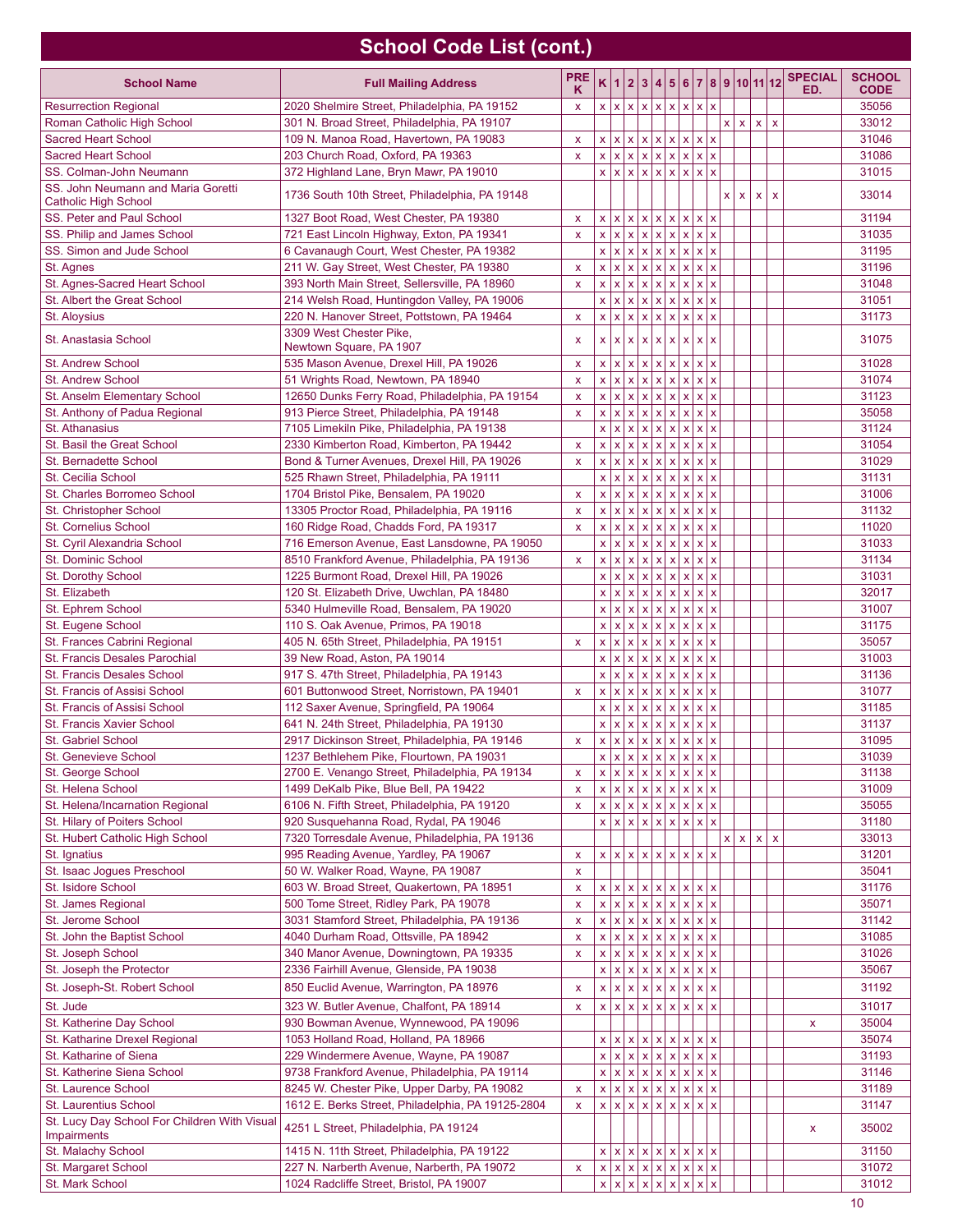## **School Code List (cont.)**

| <b>School Name</b>                     | <b>Full Mailing Address</b>                                    | <b>PRE</b><br>K |  |  | K 1 2 3 4 5 6 7 8 9 10 11 12 |     |   |                   | <b>SPECIAL</b><br>ED. | <b>SCHOOL</b><br><b>CODE</b> |
|----------------------------------------|----------------------------------------------------------------|-----------------|--|--|------------------------------|-----|---|-------------------|-----------------------|------------------------------|
| St. Martha School                      | 11321 Academy Road, Philadelphia, PA 19154                     | x               |  |  | x  x  x  x  x  x  x  x  x    |     |   |                   |                       | 31151                        |
| St. Martin de Porres North             | 2300 W. Lehigh Avenue, Philadelphia, PA 19132                  |                 |  |  | x  x  x  x  x  x  x  x  x    |     |   |                   |                       | 31152                        |
| St. Martin of Tours School             | Roosevelt Boulevard & Sanger Street, Philadelphia,<br>PA 19124 | x               |  |  | x  x  x  x  x  x  x  x  x    |     |   |                   |                       | 31154                        |
| St. Mary Magdalen School               | 2430 N. Providence Road, Media, PA 19063                       |                 |  |  | x  x  x  x  x  x  x  x  x    |     |   |                   |                       | 31067                        |
| St. Mary School                        | 40 Spring Mount Road, Schwenksville, PA 19473                  |                 |  |  | x  x  x  x  x  x  x  x  x    |     |   |                   |                       | 31181                        |
| St. Marys Interparochial School        | 5th & Locust Streets, Philadelphia, PA 19106                   |                 |  |  | x  x  x  x  x  x  x  x  x    |     |   |                   |                       | 31155                        |
| St. Matthew School                     | 3040 Cottman Avenue, Philadelphia, PA 19149                    |                 |  |  | x  x  x  x  x  x  x          | x x |   |                   |                       | 31157                        |
| St. Maximilian Kolbe School            | 300 Daly Drive, West Chester, PA 19382                         | x               |  |  | x  x  x  x  x  x  x  x  x    |     |   |                   |                       | 31197                        |
| St. Michael The Archangel School       | 130 Levittown Parkway, Levittown, PA 19054                     | x               |  |  | x  x  x  x  x  x  x  x  x    |     |   |                   |                       | 31062                        |
| St. Monica School                      | 2500 S. 16th Street, Philadelphia, PA 19145                    |                 |  |  | x  x  x  x  x  x  x  x  x    |     |   |                   |                       | 31158                        |
| <b>St. Norbert School</b>              | 6 Greenlawn Road, Paoli, PA 19301                              | X               |  |  | x  x  x  x  x  x  x  x  x    |     |   |                   |                       | 31087                        |
| <b>St. Patrick School</b>              | 115 Channing Avenue, Malvern, PA 19355                         |                 |  |  | x  x  x  x  x  x  x  x  x    |     |   |                   |                       | 31064                        |
| St. Peter the Apostle School           | 1009 N. 5th Street, Philadelphia, PA 19123                     | X               |  |  | x  x  x  x  x  x  x  x  x    |     |   |                   |                       | 31160                        |
| St. Philip Neri School                 | 3015 Chestnut Street, Lafayette Hill, PA 19444                 | x               |  |  | x  x  x  x  x  x  x  x  x    |     |   |                   |                       | 31056                        |
| St. Pio Catholic Regional School       | 1826 Pollock Street, Philadelphia, PA 19145                    | x               |  |  | x  x  x  x  x  x  x  x  x    |     |   |                   |                       | 35060                        |
| St. Pius X School                      | 204 S Lawrence Road, Broomall, PA 19008                        | x               |  |  | x  x  x  x  x  x  x  x  x    |     |   |                   |                       | 31014                        |
| St. Raymond School                     | 7940 Williams Avenue, Philadelphia, PA 19150                   | x               |  |  | x  x  x  x  x  x  x  x  x    |     |   |                   |                       | 31161                        |
| St. Rose of Lima School                | 1522 N. Wanamaker Street, Philadelphia, PA 19131               | x               |  |  | x  x  x  x  x  x  x  x  x    |     |   |                   |                       | 31163                        |
| St. Thomas Apostle School              | 430 Valleybrook Road, Glen Mills, PA 19342                     | X               |  |  | x  x  x  x  x  x  x  x  x    |     |   |                   |                       | 31040                        |
| St. Thomas Aquinas School              | 18th & Morris Streets, Philadelphia, PA 19145                  |                 |  |  | x  x  x  x  x  x  x          | x x |   |                   |                       | 31165                        |
| St. Veronica School                    | 3521 N. 6th Street, Philadelphia, PA 19140                     |                 |  |  | x  x  x  x  x  x  x  x  x    |     |   |                   |                       | 31167                        |
| <b>Visitation BVM School</b>           | 190 North Trooper Road, Norristown, PA 19403                   | X               |  |  | x  x  x  x  x  x  x  x  x    |     |   |                   |                       | 31081                        |
| <b>Visitation School</b>               | 300 E. Lehigh Avenue, Philadelphia, PA 19125                   | x               |  |  | x  x  x  x  x  x  x  x  x    |     |   |                   |                       | 31170                        |
| West Philadelphia Catholic High School | 4501 Chestnut Street, Philadelphia, PA 19139                   |                 |  |  |                              |     | x | $x \mid x \mid x$ |                       | 33015                        |

### **Private Schools**

| Academy of Notre Dame                                        | 560 Sproul Road, Villanova, PA 19085                            |              |              |  |  |                              |  |                         | x   x              | $\vert x \vert$ | $\bar{\mathbf{x}}$        | 34014 |
|--------------------------------------------------------------|-----------------------------------------------------------------|--------------|--------------|--|--|------------------------------|--|-------------------------|--------------------|-----------------|---------------------------|-------|
| <b>Armenian Sisters Academy</b>                              | 440 Upper Gulph Road, Radnor, PA 19087                          | $\mathsf{x}$ |              |  |  | x  x  x  x  x  x  x  x  x    |  |                         |                    |                 |                           | 32011 |
| Ancillae-Assumpta Academy                                    | 2025 Church Road, Wyncote, PA 19095                             | $\mathsf{x}$ |              |  |  | x  x  x  x  x  x  x  x  x    |  |                         |                    |                 |                           | 32013 |
| Country Day School of the Sacred Heart                       | 480 S. Bryn Mawr Avenue, Bryn Mawr, PA 19010                    | $\mathsf{x}$ |              |  |  | x  x  x  x  x  x  x  x  x    |  |                         |                    |                 |                           | 32000 |
| Country Day School of the Sacred Heart<br><b>High School</b> | 480 Bryn Mawr Avenue, Bryn Mawr, PA 19010                       |              |              |  |  |                              |  | x                       | X                  | $\mathsf{x}$    | $\mathsf{x}$              | 34001 |
| <b>Cristo Rey</b>                                            | 5218 N Broad Street, Philadelphia, PA 19141                     |              |              |  |  |                              |  | X                       | $\mathbf{x}$       | $\mathsf{x}$    | $\bar{\mathbf{x}}$        | 35052 |
| <b>Devon Prep</b>                                            | 363 Valley Forge Road, Devon, PA 19333                          |              |              |  |  |                              |  | x x x                   | $\mathbf{x}$       | $\mathsf{x}$    | $\mathbf{x}$              | 34002 |
| <b>Drexel Neumann Academy</b>                                | 1901 Potter Street, Chester, PA 19013                           | $\mathsf{x}$ | $\mathsf{x}$ |  |  | x x x x x x x                |  |                         |                    |                 |                           | 35037 |
| Gesu                                                         | 1700 W. Thompson Street, Philadelphia, PA 19121                 | X            |              |  |  | x  x  x  x  x  x  x  x  x    |  |                         |                    |                 |                           | 32007 |
| <b>Grey Nun Academy</b>                                      | 1750 Quarry Road, Yardley, PA 19067                             | $\mathsf{x}$ |              |  |  | x  x  x  x  x  x  x  x  x    |  |                         |                    |                 |                           | 32015 |
| <b>Gwynedd Mercy Academy</b>                                 | 816 Norristown Road P.O. Box 241,<br>Springhouse, PA 19477      | $\mathsf{x}$ |              |  |  | x  x  x  x  x  x  x  x  x    |  |                         |                    |                 |                           | 32006 |
| Gwynedd Mercy Academy High School                            | 1345 Sumneytown Pike,<br>P.O. Box 902, Gwynedd Valley, PA 19437 |              |              |  |  |                              |  | <b>X</b>                | $\mathbf{x}$       | $\mathsf{x}$    | x                         | 34005 |
| <b>Holy Child Academy</b>                                    | 475 Shadeland Avenue, Drexel Hill, PA 19026                     | $\mathsf{x}$ |              |  |  | x  x  x  x  x  x  x  x  x    |  |                         |                    |                 |                           | 32003 |
| <b>Holy Ghost Prep</b>                                       | 2429 Bristol Pike, Bensalem, PA 19020                           |              |              |  |  |                              |  |                         | x   x              | $\vert x \vert$ | $\mathbf{x}$              | 34000 |
| LaSalle Academy                                              | 1434 N. 2nd Street, Philadelphia, PA 19122                      |              |              |  |  | x  x  x  x  x  x             |  |                         |                    |                 |                           | 32008 |
| LaSalle College High School                                  | 8605 Cheltenham Avenue, Wyndmoor, PA 19038                      |              |              |  |  |                              |  | x                       | $\mathbf{x}$       | $\mathsf{x}$    | $\mathbf{x}$              | 34015 |
| <b>Malvern Prep</b>                                          | 418 S. Warren Avenue, Malvern, PA 19335                         |              |              |  |  |                              |  | x                       | $\mathsf X$        | $\mathsf{x}$    | $\mathbf{x}$              | 34008 |
| <b>Merion Mercy Academy</b>                                  | 511 Montgomery Avenue, Merion Station, PA 19066                 |              |              |  |  |                              |  | $\mathsf{x}$            | $\mathbf{x}$       | $\mathbf{x}$    | $\mathsf X$               | 34010 |
| Mount St. Joseph Academy                                     | 120 West Wissahickon Avenue, Flourtown, PA 19031                |              |              |  |  |                              |  | $\mathbf{x}$            | $\mathbf{x}$       | $\mathsf{x}$    | $\mathbf{x}$              | 34003 |
| Nazareth Academy Grade School                                | 4701 Grant Avenue, Philadelphia, PA 19114                       | $\mathsf{x}$ |              |  |  | x  x  x  x  x  x  x  x  x    |  |                         |                    |                 |                           | 32009 |
| Nazareth Academy High School                                 | 4001 Grant Avenue, Philadelphia, PA 19114                       |              |              |  |  |                              |  | x <sub>1</sub>          | $\vert x \vert$    | $\mathbf{x}$    | $\overline{\mathbf{x}}$   | 34012 |
| Norwood-Fontbonne Academy                                    | 8891 Germantown Avenue, Philadelphia, PA 19119                  | $\mathsf{x}$ |              |  |  | x  x  x  x  x  x  x  x  x    |  |                         |                    |                 |                           | 32002 |
| Regina Angelorum Academy                                     | 105 Argyle Road, Ardmore, PA 19003                              | $\mathbf{x}$ |              |  |  | x x x x x x x x              |  |                         |                    |                 |                           | 35051 |
| Regina Coeli Academy                                         | 1108 E. Willow Grove Avenue, Wyndmoor, PA 19038                 | $\mathsf{x}$ |              |  |  | x  x  x  x  x  x  x  x  x    |  |                         |                    |                 |                           | 32016 |
| Regina Luminus Academy                                       | 40 West Pennsylvania Avenue<br>Downingtown, PA 19335            |              |              |  |  | x  x  x  x  x  x  x  x  x    |  |                         |                    |                 |                           | 35049 |
| Regina Luminus Academy (High School)                         | 40 West Pennsylvania Avenue<br>Downingtown, PA 19335            |              |              |  |  |                              |  | x                       | $\mathbf{x}$       | $\mathsf{x}$    | $\mathbf{x}$              | 35050 |
| Rosemont School of the Holy Child                            | 1344 Montgomery Avenue, Rosemont, PA 19010                      | $\mathsf{x}$ |              |  |  | x  x  x  x  x  x  x  x  x    |  |                         |                    |                 |                           | 32011 |
| St. Aloysius Academy                                         | 401 S. Bryn Mawr Avenue, Bryn Mawr, PA 19010                    | $\mathsf{x}$ |              |  |  | x  x  x  x  x  x  x  x  x    |  |                         |                    |                 |                           | 32001 |
| St. Basil Academy                                            | 711 Fox Chase Road, Jenkintown, PA 19046                        |              |              |  |  |                              |  | x                       | $\mathbf{x}$       | $\mathsf{x}$    | $\bar{\mathbf{x}}$        | 34007 |
| St. Joseph's Preparatory School                              | 1733 West Girard Avenue, Philadelphia, PA 19130                 |              |              |  |  |                              |  | $\overline{\mathbf{x}}$ | $\mathbf{x}$       | $\mathbf{x}$    | $\mathbf{x}$              | 34013 |
| St. Thomas of Villanova                                      | 1236 Montrose Avenue, Rosemont, PA 19010                        | $\mathsf{x}$ |              |  |  |                              |  |                         |                    |                 |                           | 35044 |
| Villa Joseph Marie High School for Girls                     | 1180 Holland Road, Holland, PA 18966                            |              |              |  |  |                              |  | $\mathsf{x}$            | $\mathbf{x}$       | $\mathsf{x}$    | $\mathbf{x}$              | 34006 |
| Villa Maria Academy                                          | 1140 King Road, Immaculata, PA 19345                            | $\mathsf{x}$ |              |  |  | x  x  x  x  x  x  x  x  x    |  |                         |                    |                 |                           | 32004 |
| Villa Maria Academy High School                              | 370 Old Lincoln Highway, Malvern, PA 19355                      |              |              |  |  |                              |  | X                       | $\pmb{\mathsf{X}}$ | $\mathsf{x}$    | $\boldsymbol{\mathsf{x}}$ | 34009 |
| <b>Waldron Mercy Academy</b>                                 | 513 Montgomery Avenue, Merion Station, PA 19066                 | $\mathsf{x}$ |              |  |  | x  x  x  x  x  x  x  x  x  x |  |                         |                    |                 |                           | 32005 |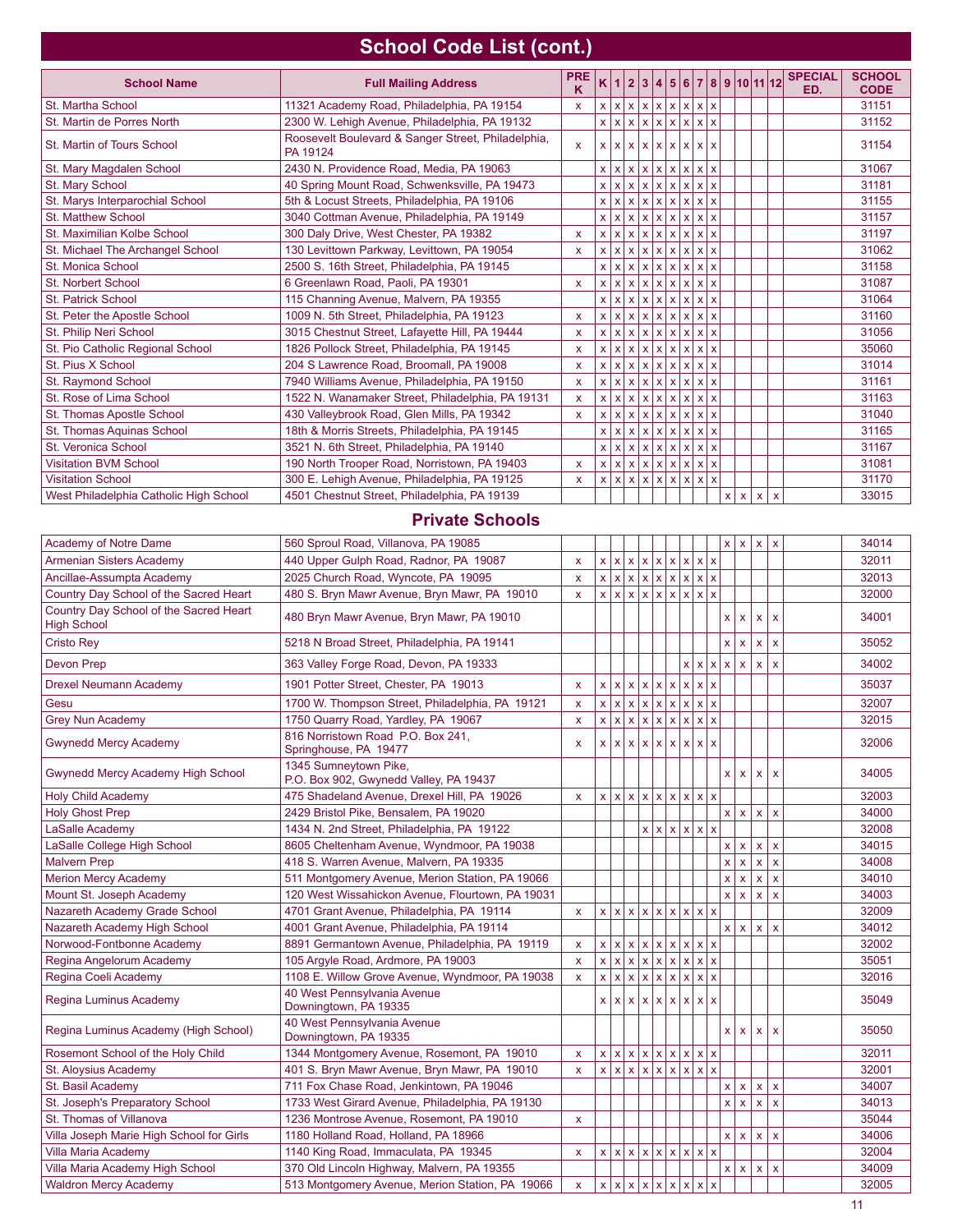## **Archdiocese of Philadelphia Parish Code List**

| <b>Parish</b>                                   | <b>City</b>                         | Code         |
|-------------------------------------------------|-------------------------------------|--------------|
| <b>All Saints</b>                               | Philadelphia                        | 5500         |
| Annunciation B.V.M.                             | Havertown                           | 5501         |
| Annunciation B.V.M.                             | Philadelphia                        | 5502         |
| <b>Ascension of Our Lord</b>                    | Philadelphia                        | 5503         |
| Assumption B.V.M.                               | Feasterville                        | 5504         |
| Assumption B.V.M.                               | <b>West Grove</b>                   | 5505         |
| <b>Blessed Teresa of Calcutta</b>               | Schwenksville                       | 5506         |
| <b>Blessed Virgin Mary</b>                      | Darby                               | 5507         |
| Cathedral Basilica of SS. Peter and Paul        | Philadelphia                        | 5508         |
| <b>Christ the King</b>                          | Philadelphia                        | 5509         |
| <b>Corpus Christi</b>                           | Lansdale                            | 5510         |
| <b>Divine Mercy</b>                             | Philadelphia                        | 5511         |
| Epiphany of Our Lord                            | <b>Plymouth Meeting</b>             | 5512         |
| Epiphany of Our Lord                            | Philadelphia                        | 5513         |
| <b>Holy Angels</b>                              | Philadelphia                        | 5514         |
| <b>Holy Cross</b>                               | Springfield                         | 5515         |
| <b>Holy Cross</b>                               | Philadelphia                        | 5516         |
| <b>Holy Family</b>                              | Philadelphia                        | 5517         |
| <b>Holy Innocents</b>                           | Philadelphia                        | 5518         |
| <b>Holy Martyrs</b>                             | Oreland                             | 5519         |
| <b>Holy Name of Jesus</b>                       | Philadelphia                        | 5520         |
| <b>Holy Saviour</b>                             | Linwood                             | 5521         |
| <b>Holy Saviour</b>                             | Norristown                          | 5522         |
| <b>Holy Spirit</b>                              | <b>Sharon Hill</b>                  | 5523         |
| <b>Holy Spirit</b><br><b>Holy Trinity</b>       | Philadelphia<br><b>Morrisville</b>  | 5524         |
| <b>Immaculate Conception</b>                    | <b>Marcus Hook</b>                  | 5525<br>5526 |
| Immaculate Conception B.V.M.                    | Levittown                           | 5527         |
| Immaculate Conception B.V.M.                    | <b>Jenkintown</b>                   | 5528         |
| Immaculate Heart of Mary                        | Philadelphia                        | 5529         |
| Incarnation of Our Lord                         | Philadelphia                        | 5530         |
| Mary, Mother of the Redeemer                    | <b>North Wales</b>                  | 5531         |
| <b>Mater Dolorosa</b>                           | Philadelphia                        | 5532         |
| Maternity B.V.M.                                | Philadelphia                        | 5533         |
| Mother of Divine Grace                          | Philadelphia                        | 5534         |
| <b>Mother of Divine Providence</b>              | King of Prussia                     | 5535         |
| Nativity B.V.M.                                 | Philadelphia                        | 5536         |
| Nativity B.V.M.                                 | Media                               | 5537         |
| Nativity of Our Lord                            | Warminster                          | 5538         |
| Notre Dame de Lourdes                           | Swarthmore                          | 5539         |
| Old Saint Mary's                                | Philadelphia                        | 5540         |
| Old St. Joseph's                                | Philadelphia                        | 5541         |
| Our Lady Help of Christians                     | Philadelphia                        | 5542         |
| Our Lady Help of Christians                     | Abington                            | 5543         |
| Our Lady of Calvary                             | Philadelphia                        | 5544         |
| Our Lady of Charity                             | <b>Brookhaven</b>                   | 5545         |
| Our Lady of Consolation                         | Philadelphia                        | 5546         |
| Our Lady of Consolation                         | Parkesburg                          | 5547         |
| Our Lady of Fatima<br>Our Lady of Fatima        | <b>Bensalem</b><br>Secane           | 5548<br>5549 |
| Our Lady of Good Counsel                        | Southampton                         | 5550         |
| Our Lady of Grace                               | Penndel                             | 5551         |
| Our Lady of Guadalupe                           | Doylestown                          | 5552         |
| Our Lady of Hope                                | Philadelphia                        | 5553         |
| Our Lady of Lourdes                             | Philadelphia                        | 5554         |
| Our Lady of Mount Carmel                        | Doylestown                          | 5555         |
| Our Lady of Mount Carmel                        | <b>Bridgeport</b>                   | 5556         |
| Our Lady of Mount Carmel                        | Philadelphia                        | 5557         |
| Our Lady of Peace                               | <b>Milmont Park</b>                 | 5558         |
| Our Lady of Perpetual Help                      | Morton                              | 5559         |
| Our Lady of Ransom                              | Philadelphia                        | 5560         |
| Our Lady of the Assumption                      | <b>Strafford</b>                    | 5561         |
| Our Lady of the Blessed Sacrament               | Philadelphia                        | 5562         |
| Our Lady of the Rosary                          | Coatesville                         | 5563         |
| Our Lady of the Sacred Heart                    | Hilltown                            | 5564         |
| Our Mother of Consolation                       | Philadelphia                        | 5565         |
| Our Mother of Good Counsel                      | <b>Bryn Mawr</b>                    | 5566         |
| Our Mother of Sorrows                           | Philadelphia                        | 5567         |
| Presentation B.V.M.                             | Cheltenham                          | 5568         |
| Presentation B.V.M.                             | Wynnewood                           | 5569         |
| Queen of Peace                                  | Ardsley                             | 5570         |
| Queen of the Universe                           | Levittown                           | 5571         |
| Resurrection of Our Lord<br><b>Sacred Heart</b> | Philadelphia                        | 5572         |
| <b>Sacred Heart</b>                             | <b>Clifton Heights</b><br>Havertown | 5573<br>5574 |
| <b>Sacred Heart</b>                             | Oxford                              | 5575         |
| <b>Sacred Heart</b>                             | Royersford                          | 5576         |
|                                                 |                                     |              |

| <b>Parish</b>                                 | <b>City</b>                              | Code         |
|-----------------------------------------------|------------------------------------------|--------------|
| <b>Sacred Heart</b>                           | Swedesburg                               | 5577         |
| <b>Sacred Heart of Jesus</b>                  | Philadelphia                             | 5578         |
| SS. Cosmas and Damian                         | Conshohocken                             | 5579         |
| SS. Peter and Paul                            | <b>West Chester</b><br>Exton             | 5580         |
| SS. Philip and James<br>SS. Simon and Jude    | <b>West Chester</b>                      | 5581<br>5582 |
| St. Adalbert                                  | Philadelphia                             | 5583         |
| St. Agatha-St. James                          | Philadelphia                             | 5584         |
| St. Agnes                                     | Sellersville                             | 5585         |
| St. Agnes                                     | <b>West Chester</b>                      | 5586         |
| St. Agnes-St. John Nepomucene                 | Philadelphia<br><b>Huntingdon Valley</b> | 5587         |
| St. Albert the Great<br>St. Alice             | <b>Upper Darby</b>                       | 5588<br>5589 |
| <b>St. Aloysius</b>                           | Pottstown                                | 5590         |
| St. Alphonsus                                 | <b>Maple Glen</b>                        | 5591         |
| <b>St. Ambrose</b>                            | Philadelphia                             | 5592         |
| St. Anastasia                                 | <b>Newtown Square</b>                    | 5593         |
| <b>St. Andrew</b>                             | Newtown                                  | 5594         |
| <b>St. Andrew</b><br>St. Andrew the Apostle   | Philadelphia<br><b>Drexel Hill</b>       | 5595<br>5596 |
| St. Ann                                       | <b>Bristol</b>                           | 5597         |
| St. Ann                                       | Phoenixville                             | 5598         |
| St. Anne                                      | Philadelphia                             | 5599         |
| <b>St. Anselm</b>                             | Philadelphia                             | 5600         |
| St. Anthony of Padua                          | Ambler                                   | 5601         |
| St. Athanasius<br>St. Augustine               | Philadelphia<br>Bridgeport               | 5602<br>5603 |
| St. Augustine                                 | Philadelphia                             | 5604         |
| St. Barbara                                   | Philadelphia                             | 5605         |
| St. Barnabas                                  | Philadelphia                             | 5606         |
| St. Bartholomew                               | Philadelphia                             | 5607         |
| St. Basil the Great                           | Kimberton                                | 5608         |
| St. Bede the Venerable                        | Holland<br>Philadelphia                  | 5609         |
| <b>St. Benedict</b><br>St. Bernadette         | <b>Drexel Hill</b>                       | 5610<br>5611 |
| St. Bernard                                   | Philadelphia                             | 5612         |
| St. Bridget                                   | Philadelphia                             | 5613         |
| <b>St. Callistus</b>                          | Philadelphia                             | 5614         |
| St. Catherine of Siena                        | Horsham                                  | 5615         |
| St. Cecilia                                   | Philadelphia                             | 5616         |
| St. Charles Borromeo<br>St. Charles Borromeo  | <b>Drexel Hill</b><br><b>Bensalem</b>    | 5617<br>5618 |
| St. Charles Borromeo                          | Philadelphia                             | 5619         |
| St. Christopher                               | Philadelphia                             | 5620         |
| St. Colman                                    | Ardmore                                  | 5621         |
| <b>St. Cornelius</b>                          | Chadds Ford                              | 5622         |
| St. Cyprian                                   | Philadelphia                             | 5623         |
| St. Cyril of Alexandria                       | <b>East Lansdowne</b><br>Jamison         | 5624         |
| St. Cyril of Jerusalem<br>St. David           | <b>Willow Grove</b>                      | 5625<br>5626 |
| St. Denis                                     | Havertown                                | 5627         |
| St. Dominic                                   | Philadelphia                             | 5628         |
| St. Donato                                    | Philadelphia                             | 5629         |
| St. Dorothy                                   | <b>Drexel Hill</b>                       | 5630         |
| St. Edmond                                    | Philadelphia                             | 5631         |
| St. Eleanor<br>St. Elizabeth                  | Collegeville<br>Uwchlan                  | 5632<br>5633 |
| St. Elizabeth Ann Seton                       | <b>Bensalem</b>                          | 5634         |
| St. Ephrem                                    | <b>Bensalem</b>                          | 5635         |
| St. Eugene                                    | Primos                                   | 5636         |
| St. Frances Cabrini                           | <b>Fairless Hills</b>                    | 5637         |
| St. Francis de Sales                          | Lenni                                    | 5638         |
| St. Francis de Sales<br>St. Francis of Assisi | Philadelphia                             | 5639<br>5640 |
| St. Francis of Assisi                         | Springfield<br>Norristown                | 5641         |
| St. Francis Xavier                            | Philadelphia                             | 5642         |
| St. Gabriel                                   | Norwood                                  | 5643         |
| St. Gabriel                                   | Philadelphia                             | 5644         |
| St. Gabriel of the Sorrowful Mother           | Avondale                                 | 5645         |
| St. Gabriel of the Sorrowful Mother           | <b>Stowe</b>                             | 5646         |
| St. Genevieve<br>St. George                   | Flourtown<br>Philadelphia                | 5647<br>5648 |
| St. George                                    | Glenolden                                | 5649         |
| St. Gertrude                                  | West Conshohocken                        | 5650         |
| St. Helena                                    | Philadelphia                             | 5651         |
| St. Helena                                    | <b>Blue Bell</b>                         | 5652         |
| St. Hilary of Poitiers                        | Rydal                                    | 5653         |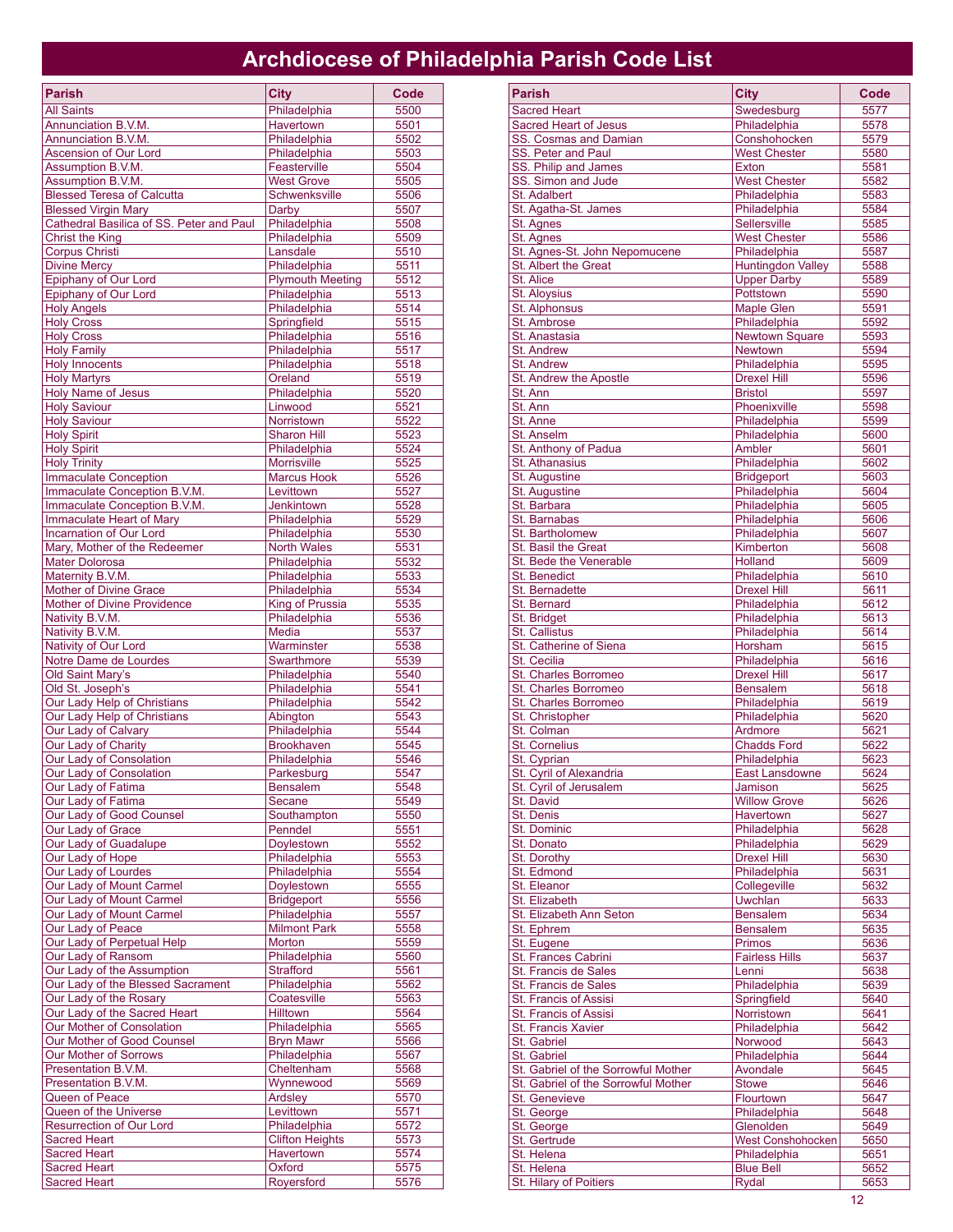## **Archdiocese of Philadelphia Parish Code List (cont.)**

| <b>Parish</b>                                  | <b>City</b>                          | Code         |
|------------------------------------------------|--------------------------------------|--------------|
| St. Hugh of Cluny                              | Philadelphia                         | 5654         |
| St. Ignatius of Antioch                        | Yardley                              | 5655         |
| St. Ignatius of Loyola                         | Philadelphia                         | 5656         |
| St. Isaac Jogues                               | Wayne                                | 5657         |
| St. Isidore<br>St. James                       | Quakertown<br><b>Elkins Park</b>     | 5658<br>5659 |
| St. Jerome                                     | Philadelphia                         | 5660         |
| St. Joachim                                    | Philadelphia                         | 5661         |
| St. Joan of Arc                                | Philadelphia                         | 5662         |
| St. John Baptist Vianney                       | Gladwyne                             | 5663         |
| St. John Bosco                                 | Hatboro                              | 5664         |
| St. John Cantius                               | Philadelphia                         | 5665         |
| St. John Chrysostom<br>St. John Fisher         | Wallingford<br>Boothwyn              | 5666<br>5667 |
| St. John Neumann                               | <b>Brvn Mawr</b>                     | 5668         |
| St. John of the Cross                          | Roslyn                               | 5669         |
| St. John the Baptist                           | <b>Ottsville</b>                     | 5670         |
| St. John the Baptist                           | Philadelphia                         | 5671         |
| St. John the Evangelist                        | <b>Morrisville</b>                   | 5672         |
| St. John the Evangelist                        | Philadelphia                         | 5673         |
| St. Joseph                                     | Collingdale                          | 5674         |
| St. Joseph                                     | Warrington<br>Cheltenham             | 5675<br>5676 |
| St. Joseph<br>St. Joseph                       | Aston                                | 5677         |
| St. Joseph                                     | Coatesville                          | 5678         |
| St. Joseph                                     | <b>Spring City</b>                   | 5679         |
| St. Joseph                                     | Downingtown                          | 5680         |
| St. Joseph                                     | Ambler                               | 5681         |
| St. Joseph the Worker                          | Fallsington                          | 5682         |
| St. Jude                                       | Chalfont                             | 5683         |
| St. Katharine Drexel<br>St. Katharine of Siena | <b>Chester</b><br>Wayne              | 5684<br>5685 |
| St. Katherine of Siena                         | Philadelphia                         | 5686         |
| St. Kevin                                      | Springfield                          | 5687         |
| St. Laurence                                   | <b>Upper Darby</b>                   | 5688         |
| <b>St. Laurentius</b>                          | Philadelphia                         | 5689         |
| St. Lawrence                                   | Riegelsville                         | 5690         |
| St. Leo                                        | Philadelphia                         | 5691         |
| St. Louis<br>St. Luke the Evangelist           | Yeadon                               | 5692         |
| St. Madeleine Sophie                           | Glenside<br>Philadelphia             | 5693<br>5694 |
| St. Madeline                                   | <b>Ridley Park</b>                   | 5695         |
| St. Malachy                                    | Philadelphia                         | 5696         |
| St. Margaret                                   | Narberth                             | 5697         |
| St. Margaret Mary Alacoque                     | Essington                            | 5698         |
| St. Maria Goretti                              | <b>Hatfield</b>                      | 5699         |
| St. Mark                                       | <b>Bristol</b>                       | 5700         |
| St. Martha<br>St. Martin de Porres             | Philadelphia<br>Philadelphia         | 5701<br>5702 |
| St. Martin of Tours                            | New Hope                             | 5703         |
| St. Martin of Tours                            | Philadelphia                         | 5704         |
| St. Mary                                       | Schwenksville                        | 5705         |
| St. Mary                                       | Conshohocken                         | 5706         |
| St. Mary Magdalen                              | Media                                | 5707         |
| St. Mary of the Assumption                     | Phoenixville                         | 5708         |
| St. Matthew<br><b>St. Matthew</b>              | Philadelphia<br>Conshohocken         | 5709<br>5710 |
| <b>St. Matthias</b>                            | <b>Bala Cynwyd</b>                   | 5711         |
| St. Maximilian Kolbe                           | <b>West Chester</b>                  | 5712         |
| St. Michael                                    | Philadelphia                         | 5713         |
| St. Michael the Archangel                      | Levittown                            | 5714         |
| St. Monica                                     | Berwyn                               | 5715         |
| St. Monica                                     | Philadelphia                         | 5716         |
| St. Nicholas of Tolentine                      | Philadelphia                         | 5717         |
| <b>St. Norbert</b>                             | Paoli                                | 5718         |
| St. Patrick                                    | <b>Kennett Square</b>                | 5719         |
| <b>St. Patrick</b>                             | Malvern                              | 5720         |
| <b>St. Patrick</b>                             | Norristown                           | 5721         |
| St. Patrick                                    | Philadelphia                         | 5722         |
| St. Paul<br>St. Paul                           | <b>East Norriton</b><br>Philadelphia | 5723<br>5724 |
| St. Peter                                      | <b>West Brandywine</b>               | 5725         |
| St. Peter the Apostle                          | Philadelphia                         | 5726         |
| St. Philip Neri                                | Pennsburg                            | 5727         |
| St. Philip Neri                                | Lafayette Hill                       | 5728         |
| St. Philip Neri                                | Philadelphia                         | 5729         |

| <b>Parish</b>                  | <b>City</b>        | Code |
|--------------------------------|--------------------|------|
| St. Philomena                  | Lansdowne          | 5730 |
| St. Pius X                     | <b>Broomall</b>    | 5731 |
| St. Raymond of Penafort        | Philadelphia       | 5732 |
| <b>St. Richard</b>             | Philadelphia       | 5733 |
| St. Rita of Cascia             | Philadelphia       | 5734 |
| <b>St. Robert Bellarmine</b>   | Warrington         | 5735 |
| St. Rocco                      | Avondale           | 5736 |
| St. Rose of Lima               | Eddystone          | 5737 |
| St. Rose of Lima               | <b>North Wales</b> | 5738 |
| St. Rose of Lima               | Philadelphia       | 5739 |
| <b>St. Stanislaus</b>          | Lansdale           | 5740 |
| St. Teresa of Avila            | Norristown         | 5741 |
| St. Therese of the Child Jesus | Philadelphia       | 5742 |
| St. Thomas Aquinas             | Croydon            | 5743 |
| St. Thomas Aquinas             | Philadelphia       | 5744 |
| <b>St. Thomas More</b>         | Pottstown          | 5745 |
| St. Thomas of Villanova        | Rosemont           | 5746 |
| St. Thomas the Apostle         | <b>Glen Mills</b>  | 5747 |
| St. Timothy                    | Philadelphia       | 5748 |
| <b>St. Titus</b>               | Norristown         | 5749 |
| St. Veronica                   | Philadelphia       | 5750 |
| St. Vincent de Paul            | Richboro           | 5751 |
| St. Vincent de Paul            | Philadelphia       | 5752 |
| St. William                    | Philadelphia       | 5753 |
| <b>Stella Maris</b>            | Philadelphia       | 5754 |
| Visitation B.V.M.              | Philadelphia       | 5755 |
| Visitation B.V.M.              | Norristown         | 5756 |

| No Parish/Not Catholic | 5499 |
|------------------------|------|
|------------------------|------|